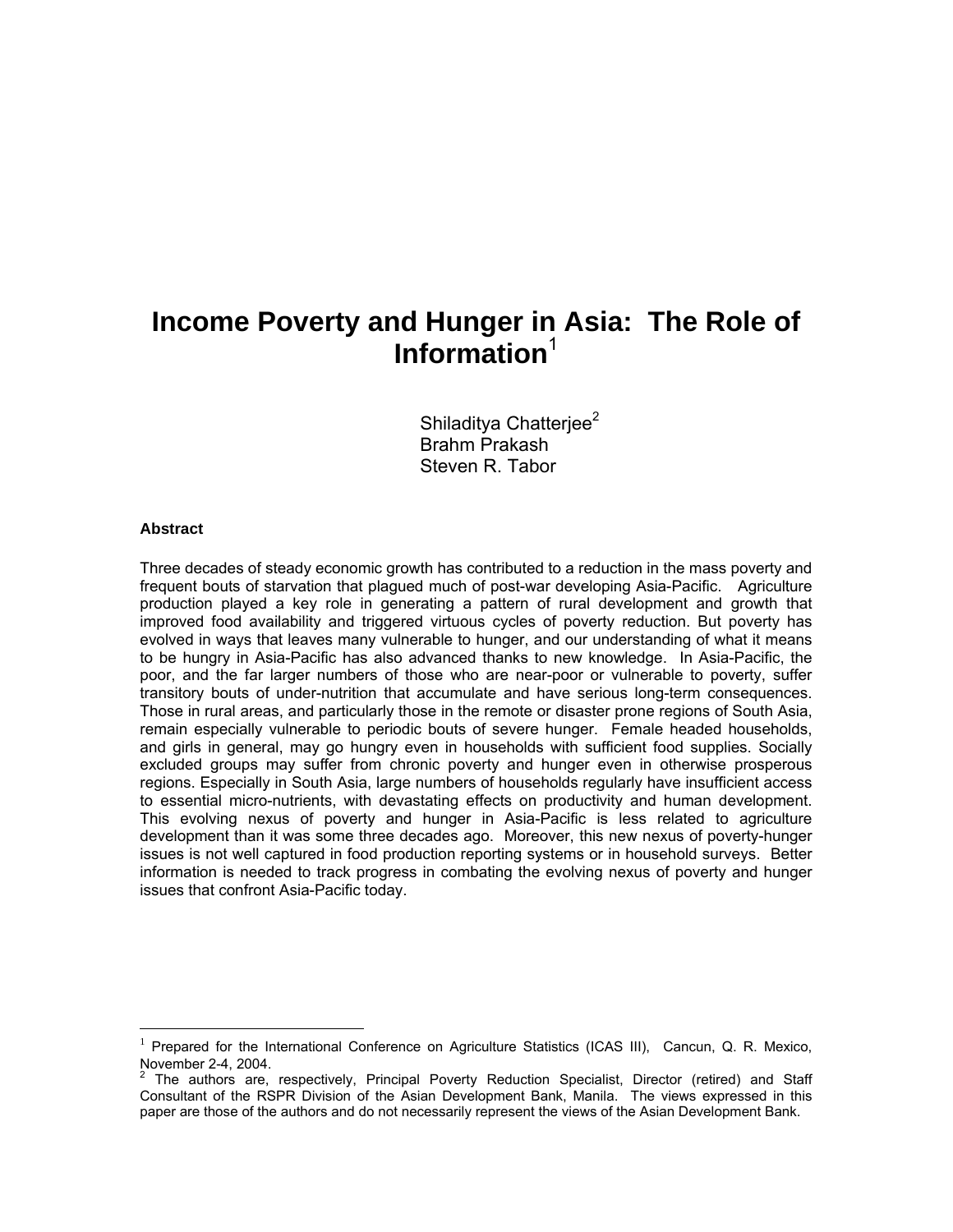#### **I. Introduction**

 $\overline{a}$ 

Poverty has many dimensions. The most obvious one is hunger. Having enough nutritional intake is considered a necessary condition for being free from poverty. Therefore, poverty lines are developed to ensure that incomes are sufficient to provide minimum nutritional needs – usually defined in calorific terms – and serve to define the cut off between the poor and the non-poor. Those households that exceed the basic income poverty criterion should therefore not be expected to suffer from hunger.

However, it is not correct to associate hunger with lack of calories alone. Although being hungry – a basic and apparent condition of poverty – is usually associated with lack of food, the quality of the food consumed has long-term implications for health, longevity and human productivity. Calories are perhaps the most basic of nutritional needs and absence of enough calories constitutes an essential dimension of hunger; but other nutrients are also important. If hunger is thus defined more broadly as absence of sufficient nutrient intake for long-term good health, then the nexus between income poverty, hunger and health is wider still $3$ .

Those who are income poor are also therefore likely to be in a state of hunger as they are not expected to be having even the basic calorie intake necessary to be free from hunger. Poverty and hunger are thus inextricably inter-linked. A vicious cycle of poverty, hunger and disease traps the vulnerable in perpetual poverty. The fulfillment of basic nutritional requirements is a necessary prerequisite for individuals to break out of this strangle hold, realize their human potential and to participate fully in social and economic processes. Policy makers in Asia-Pacific are aware of the enormous private and social cost that poverty and hunger exert on both, individuals and their societies. Economic development strategies have therefore been guided by the imperative of assisting households to break out of the poverty-hunger trap.

Asia has made rapid strides in reducing income poverty. In the early 1970s, more than half the population of the Asia-Pacific region was poor, average life expectancy was 48 years, and only 40 percent of the adult population was literate. Famines occurred frequently, and large segments of the population were hungry and malnourished. Today, the percentage of poor people in Asia-Pacific has decreased to nearly one fifth of the population (Table 1), life

 $3$  At the level of an individual, hunger refers to a lack of nutritious food needed to keep people alive and healthy. This, in turn, is related to access and consumption of both macro-nutrients and micro-nutrients. Although the words "hunger," "starvation," "undernutrition," and "malnutrition" are often used interchangeably, FAO makes some distinctions among them. Individuals experiencing "undernutrition" have an insufficient intake of energy for normal growth and physical development, body maintenance, and for pursuing ordinary human activities. "Malnutrition" is more strictly defined as a nutritional disorder resulting from faulty or inadequate nutrition. It is also used to describe dietary deficiencies (e.g., micronutrient deficiencies such as vitamin A, iodine, or iron) [FAO 2004].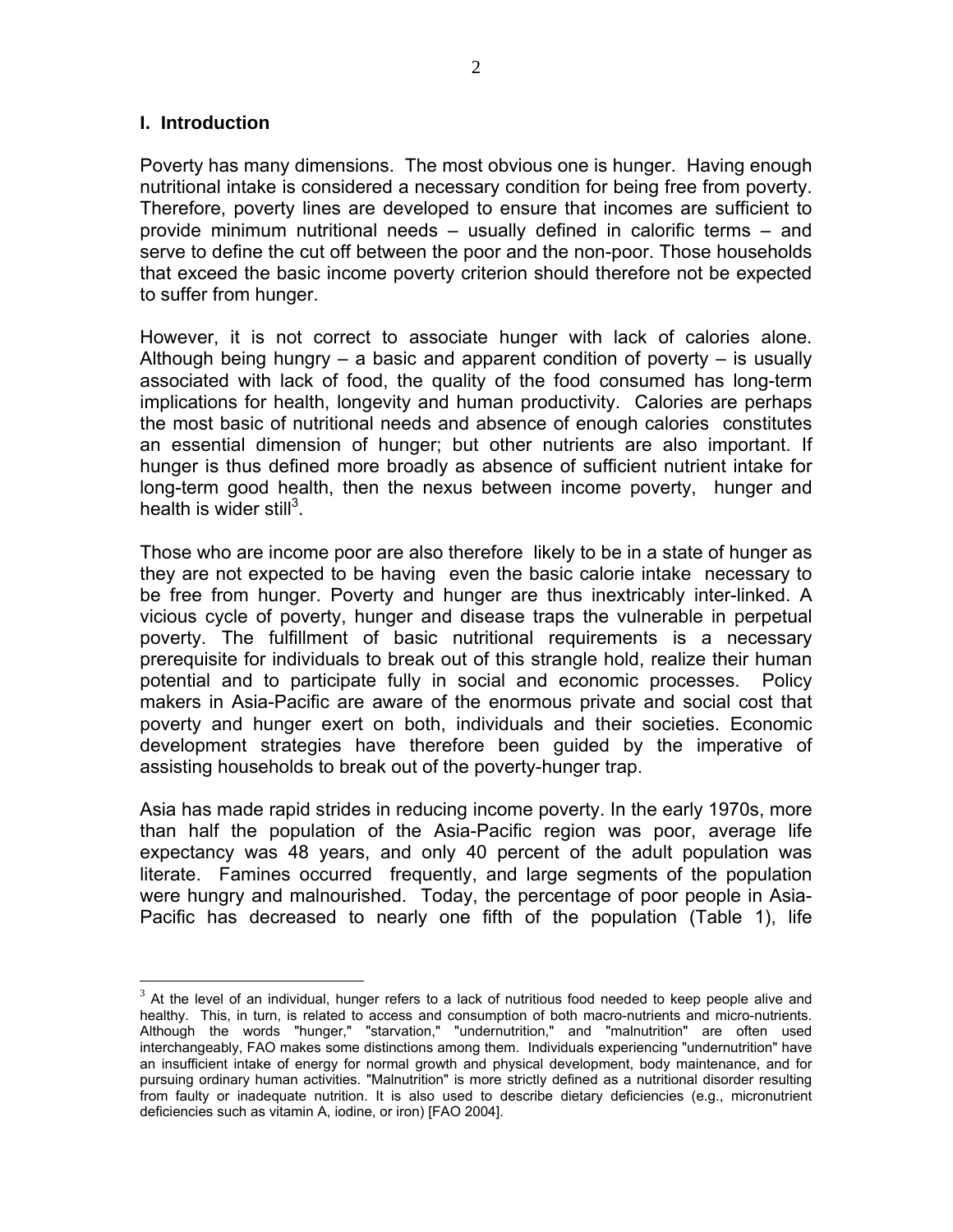expectancy has increased to 65 years, and more than 80 percent of the adults are literate [ADB 2004 and Hasan 2004].

| <b>Region/Country</b>         | Mid-1980s     | Early 1990s     | <b>Mid-1990s</b> | Late 1990s,<br>Early 2000s |
|-------------------------------|---------------|-----------------|------------------|----------------------------|
|                               |               |                 |                  |                            |
| East Asia                     |               |                 |                  |                            |
| China, People's Rep. of-Rural | 53.1 $(1984)$ | 44.3 $(1990)$   | 24.8 $(1996)$    | $26.5_{(2001)}$            |
| Mongolia                      | .             | $\cdots$        | 13.9 $(1995)$    | $27.0_{(1998)}$            |
| <b>Southeast Asia</b>         |               |                 |                  |                            |
| Indonesia                     | $37.8$ (1984) | $20.5$ (1990)   | 13.9 $(1996)$    | $7.5_{(2002)}$             |
| Lao PDR                       | $\cdots$      | 47.9 $(1992)$   | $\cdots$         | 39.0 (1997)                |
| Malaysia                      | $2.0$ (1984)  | $0.4$ (1992)    | $1.0_{(1995)}$   | $.02$ (1997)               |
| Philippines                   | 22.8 $(1985)$ | 19.8 $(1991)$   | 14.4 $(1997)$    | $15.5_{(2000)}$            |
| Thailand                      | 17.8 $(1988)$ | $6.0_{(1992)}$  | $2.2_{(1996)}$   | 1.9 $(2000)$               |
| Viet Nam                      | .             | 39.4 $(1993)$   | 18.3 $(1998)$    | 13.1 $(2002)$              |
| <b>South Asia</b>             |               |                 |                  |                            |
| Bangladesh                    | 22.0 $(1985)$ | $35.9_{(1991)}$ | 28.6 $(1995)$    | 36.0 $(2000)$              |
| India                         | 46.3 $(1987)$ | 42.3 $(1993)$   | $\cdots$         | $36.0_{(1999)}$            |
| India-Rural                   | 51.8 $(1987)$ | 49.1 (1993)     | $\cdots$         | 41.8 (1999)                |
| India-Urban                   | $28.1$ (1987) | 22.4 $(1993)$   | $\cdots$         | 19.3 $(1999)$              |
| Nepal                         | 40.3 $(1984)$ | $\cdots$        | 39.1 $(1995)$    | $\cdots$                   |
| Pakistan                      | 49.6 (1987)   | $33.9_{(1993)}$ | $\ddotsc$        | $25.3_{(1999)}$            |
| Sri Lanka                     | $9.4$ (1985)  | $3.8_{(1990)}$  | $6.6$ (1995)     | $\cdots$                   |
| $\ldots$ = data not available |               |                 |                  |                            |

**Table 1: Poverty Headcount Ratios for \$1 a Day, Selected Asian Countries, Various Years (%)** 

Note: Reference years are enclosed in parentheses.

Source: ADB staff estimates for Lao PDR, Viet Nam, and Pakistan (1999); World Bank, PovcalNet Database for the rest.

The reduction in poverty was primarily the result of increases in economic growth in which agricultural growth played an important part, generating incomes in rural areas where Asia's poor predominantly reside. Improvements in food security made an important contribution to fall in poverty and to the progress made in combating hunger. Higher agricultural output and rural incomes resulted from the green revolution, the first widespread application of modern science to Asia's agriculture. Between 1970 and 1995, cereal production doubled, with almost all of the increase stemming from higher productivity on practically the same amount of agricultural land [ADB 2000]. In those parts of rural Asia where the new technology was widely adopted, incomes and employment increased and the perennial food shortage problem was largely solved. The Asian nations that grew earliest and fastest, such as the People's Republic of China (PRC), Republic of Korea, Taipei, China, Indonesia, Malaysia, and Thailand, witnessed rapid progress in agriculture and the highest reduction in rural poverty [Yee 2004].

 $\mathcal{L}_\text{max}$  , and the set of the set of the set of the set of the set of the set of the set of the set of the set of the set of the set of the set of the set of the set of the set of the set of the set of the set of the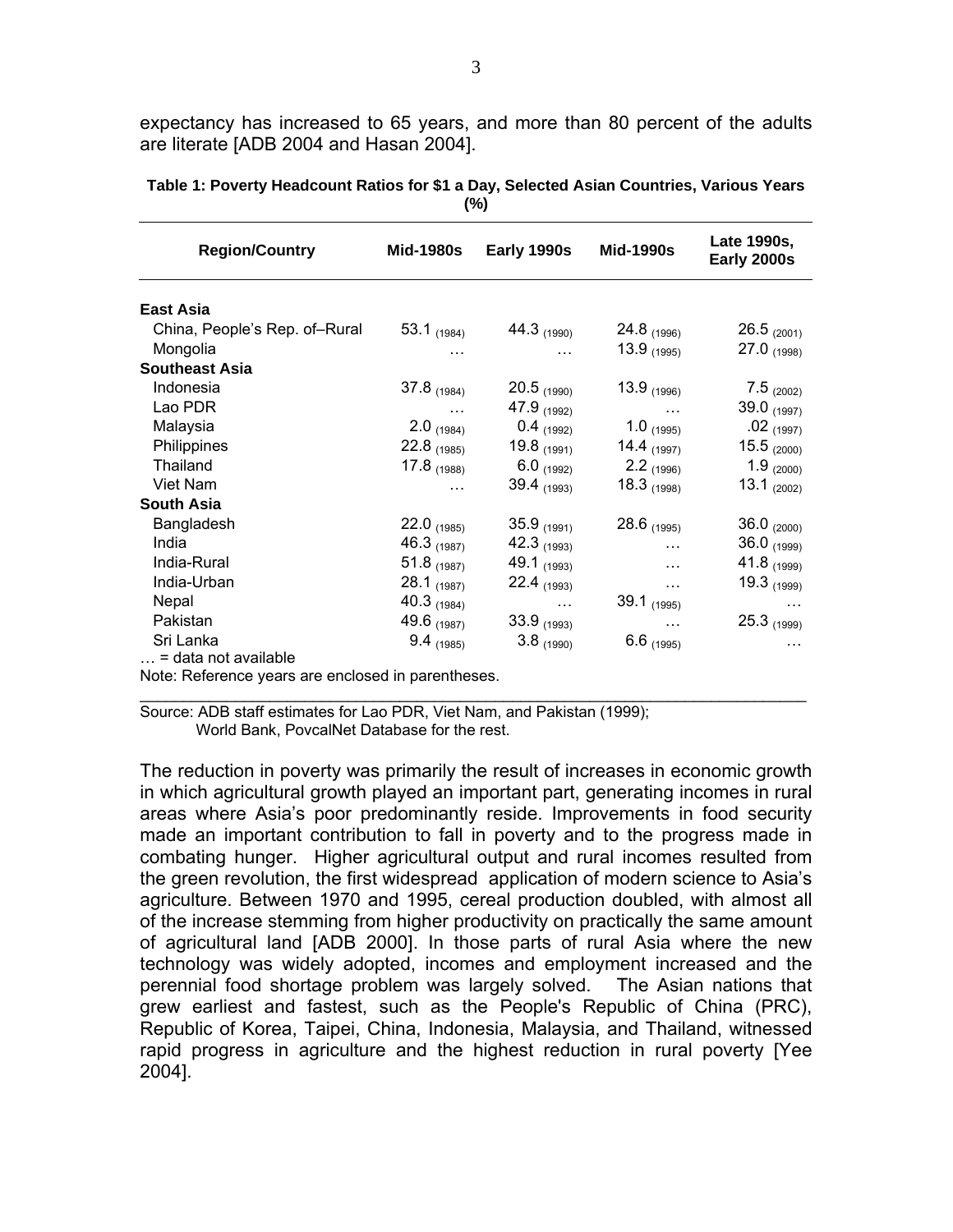Agricultural growth has a powerful impact on poverty reduction as it tends to be more broad based in nature and raises employment and incomes of the poor. Agricultural growth also spurs economic growth in general, and rural economic growth in particular.

Rural growth results in rising output, employment and incomes which, in turn, has unleashed a virtuous cycle of rising productivity, consumption, savings and investment. Technological progress in agriculture, which has been scale neutral in agricultural production, benefiting even small farmers, has acted powerfully as an anti-poverty force in rural areas where most of Asia's poor reside (Chatterjee 1995). Indirectly, agriculture and rural development has impacted on economic growth and poverty reduction in several ways. First, increases in agricultural value-added earn foreign exchange that permit imports of foreign technology, where new technology is embodied in physical capital. Agricultural exports have a very high ratio of value added, unlike many manufactured exports that rely heavily on imported materials and components. Second, savings from the agricultural sector are a function of agricultural value added, and higher savings translate into faster physical capital deepening. Since agriculture is more easily taxed than non-agriculture in the early stages of development, the agricultural sector tended to provide revenue for public services required by the economy as a whole. Third, rural education levels are influenced by growth in agricultural productivity and rural incomes. Such education can raise farm productivity directly and make the migration process more economically rewarding for children who leave the farm. Fourth, increases in staple food production tend to increase rural food consumption. Better nutritional intake can raise labor productivity and contribute to improved child development. Fifth, political commitments to rural growth imply a more balanced political economy, with lesser urban bias than has been seen in most developed countries. Fostering social cohesion makes an economy more attractive to investors and less susceptible to labor market dispute (Chatterjee 1995 and Timmer 2002).

Reduced income poverty levels have thus given a large boost to reducing hunger in Asia. However, the battle against hunger in the overall sense is still far from being won. First, the reduction of income poverty has not been uniform in the Asia –Pacific region, and hence hunger continues to be a basic issue where poverty remains concentrated. There is also a non-uniform distribution of apparent or revealed hunger in terms of calorie and protein intake. This is discussed in the second section which focuses on the broad trends in income poverty reduction and hunger in the region. Section three discusses aspects of the poverty-hunger nexus that are hidden in aggregate poverty and hunger data. The importance of information about the distribution of food, in view of its importance for eradication of hunger is discussed in section four. Section five discusses issues relating to the institutional dimensions of gender, caste and ethnicity and their role in poverty reduction and eradication of hunger. The important issue of hidden hunger is discussed next in Section six. A series of policy recommendations, pertaining to the role public policy and particularly of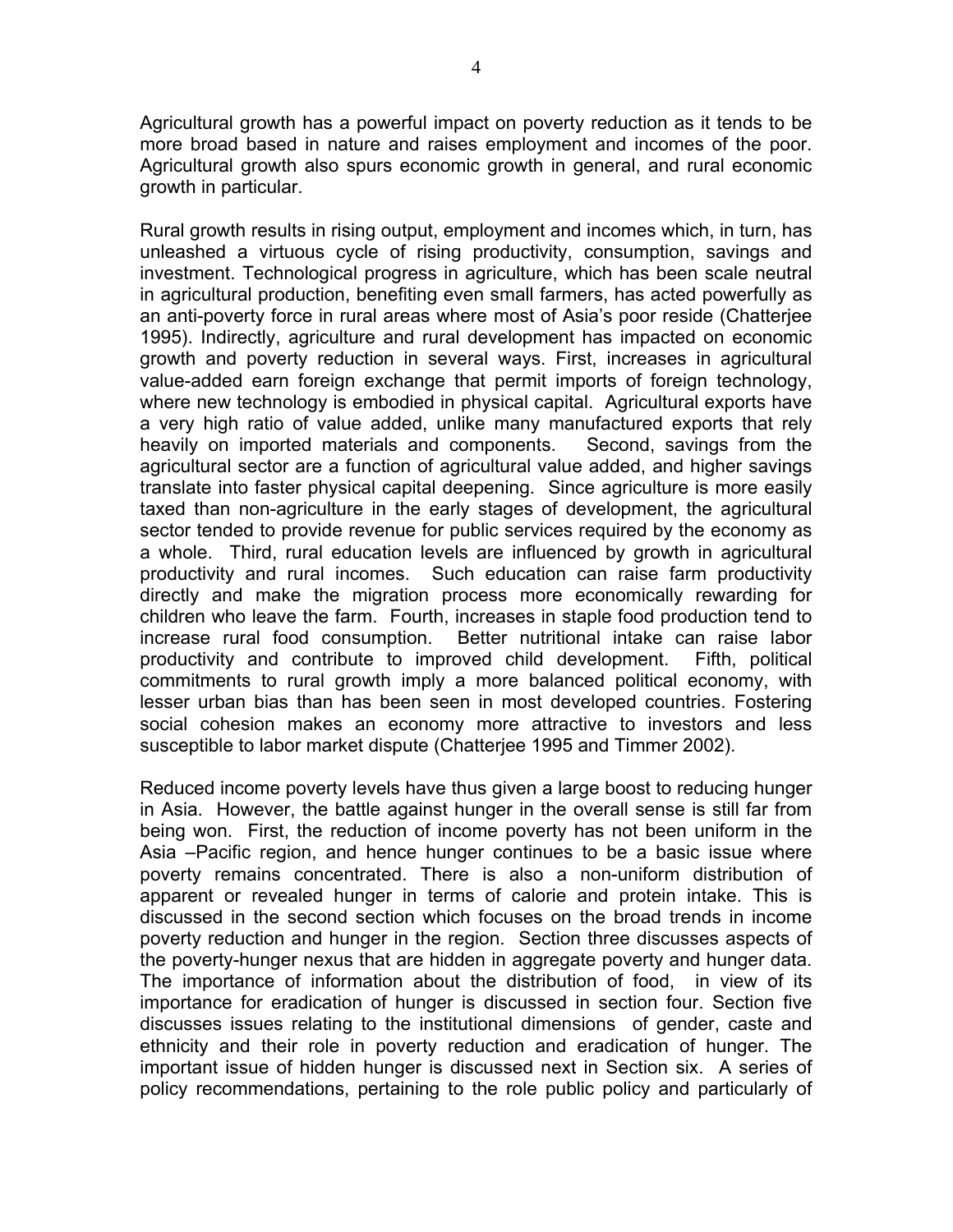information in illuminating poverty and hunger reduction initiatives in the region, is presented in section seven.

#### **II. Poverty and Food Availability in Asia-Pacific: Grounds for Optimism**

Poverty incidence in Asia and the Pacific, using a \$1 a day standard (estimated at purchasing power parity) declined by about 30% over the 1990s. As incomes increased, food consumption levels rose, which resulted in lower levels of (macronutrient) hunger [ADB 1999]. In 1990, about 32% of people in the region lived below the poverty line. By 2000, this proportion had come down to 22% (Figure 1). Starting from a higher base, rural poverty in the Asian and Pacific region declined from 39% to 28%, while urban poverty declined at a more modest pace from 24% to 20%. The total number of the poor also declined by around 180 million, from 900 million in 1990 to 720 million by the end of the decade (Figure 2). This was achieved in spite of a major financial crisis in 1997 that disrupted regional growth and increased poverty incidence [ADB 2004].

 $\overline{a}$ 



The region's performance was driven largely by the People's Republic of China (PRC) and India. The total number of the poor fell from 372 million to 216 million in the PRC and 352 million to 335 million in India. Outside of these two countries, the number of the poor remained at about 172 million in the 1990s, although poverty incidence fell from 22% to 18%<sup>4</sup> [ADB 2004 and Hasan 2004].

In the 1990s, poverty reduction in the region contrasts with that in other developing regions where the number of poor people increased. An important reason is that the region experienced faster economic growth than the others. The same is true within the region. East and Southeast Asia, which experienced the fastest increase in annual per capita income of 6.4%, registered largest decrease in poverty. [ADB 2004].

In the transitional economies of Central Asia, poverty incidence was also higher at the end of the 1990s than at the beginning, but there are signs that poverty incidence has started to fall from the peaks of the mid-1990s.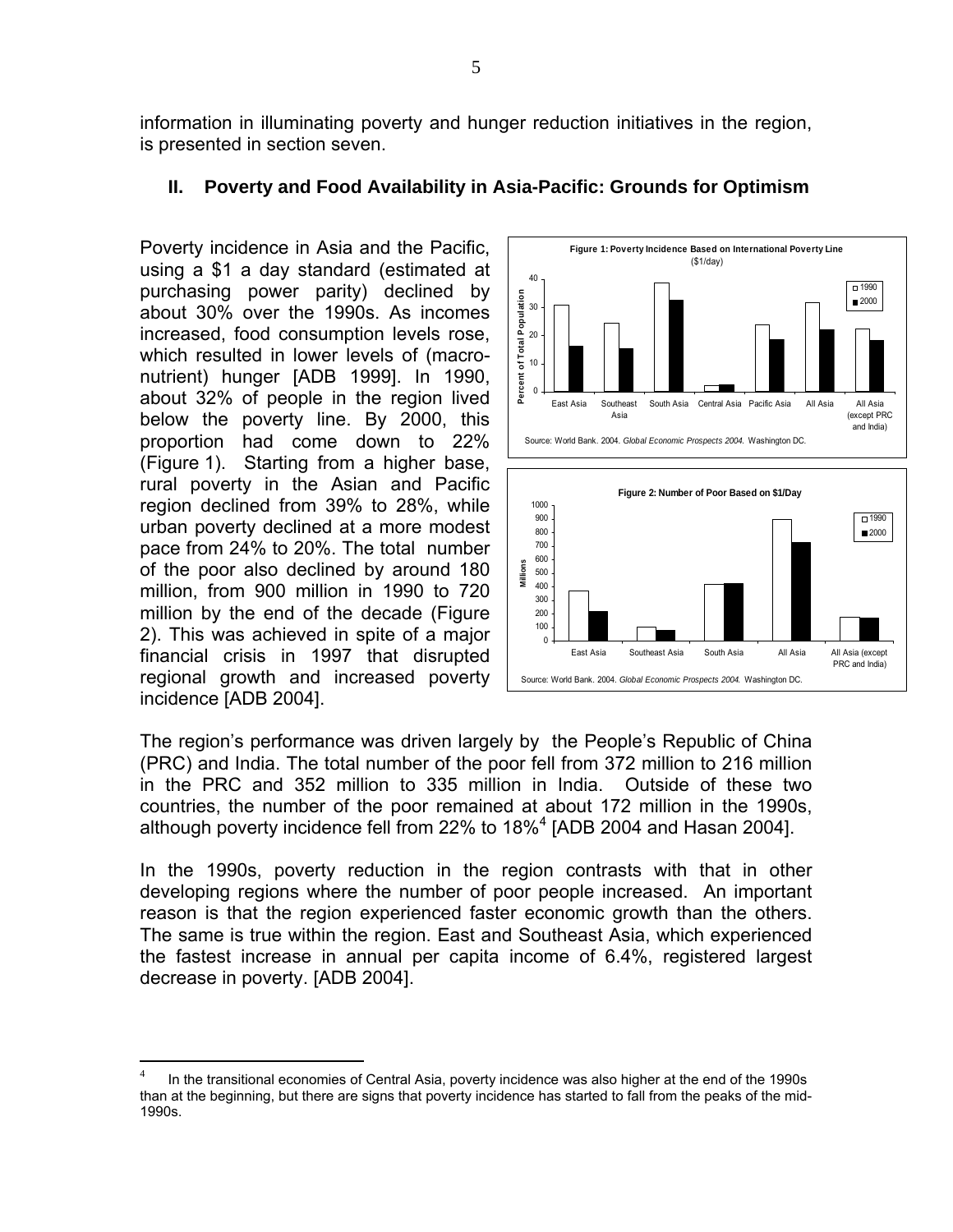Trends in average levels of food availability and macro-nutrient consumption have mirrored growth in incomes and the reduction in absolute poverty. On a per capita basis, food production in developing Asia increased by 77% between 1970 and 2003. Especially strong production growth was recorded over those three decades in three of the largest Asian nations: China, India and Indonesia (Table 2). However, as the case of Bangladesh shows, not all countries in Asia enjoyed such increases on a per capita basis.

| Table 2: Food Availability in Asia<br>(Per-capita Production Index net of exports and feed use)<br>(1999-2001=100) |       |      |      |       |       |  |  |  |  |
|--------------------------------------------------------------------------------------------------------------------|-------|------|------|-------|-------|--|--|--|--|
| 2003<br>1970<br>1980<br>1990<br>2000                                                                               |       |      |      |       |       |  |  |  |  |
|                                                                                                                    |       |      |      |       |       |  |  |  |  |
| Developing Asia                                                                                                    | 58.8  | 63.4 | 79.6 | 100.3 | 104.1 |  |  |  |  |
|                                                                                                                    |       |      |      |       |       |  |  |  |  |
| People's Republic of China                                                                                         | 40.9  | 45.7 | 66.0 | 100.3 | 109.0 |  |  |  |  |
| India                                                                                                              | 74.5  | 74.5 | 90.1 | 99.2  | 98.5  |  |  |  |  |
| Indonesia                                                                                                          | 61.8  | 71.6 | 93.2 | 101.4 | 104.4 |  |  |  |  |
| Bangladesh                                                                                                         | 110.6 | 96.8 | 92.8 | 102.9 | 97.9  |  |  |  |  |
| Source: FAOSTAT at http://www.fao.org.                                                                             |       |      |      |       |       |  |  |  |  |

An increase in production and trade of basic foodstuffs in Asia-Pacific contributed to a dramatic increase in apparent calorie and protein consumption. Improvements in calorie and protein consumption are widely used as an indicator in progress, at the national level, in combating hunger. Between 1970 and 2000, average per capita calorie and protein consumption in developing Asia rose by 29% and 36% respectively, according to United Nations Food and Agriculture Organization (FAO) estimates (Table 3). Increased calorie and protein consumption was especially pronounced in countries that rapidly reduced poverty, such as China and Indonesia, and less so in Asian countries which experienced a more moderate rate of poverty reduction<sup>5</sup>.

 $\overline{a}$ 

 $<sup>5</sup>$  The food production situation is far from favorable in all countries in the region. In Bangladesh, calorie and</sup> protein intake has declined; in India there is virtual stagnation. In India, food surpluses have increased while insufficient growth in calorie intake has occurred, evidence of a skewed pattern of production, sub-optimal distribution of foodstuffs and a public distribution system that has failed to deliver to the poor.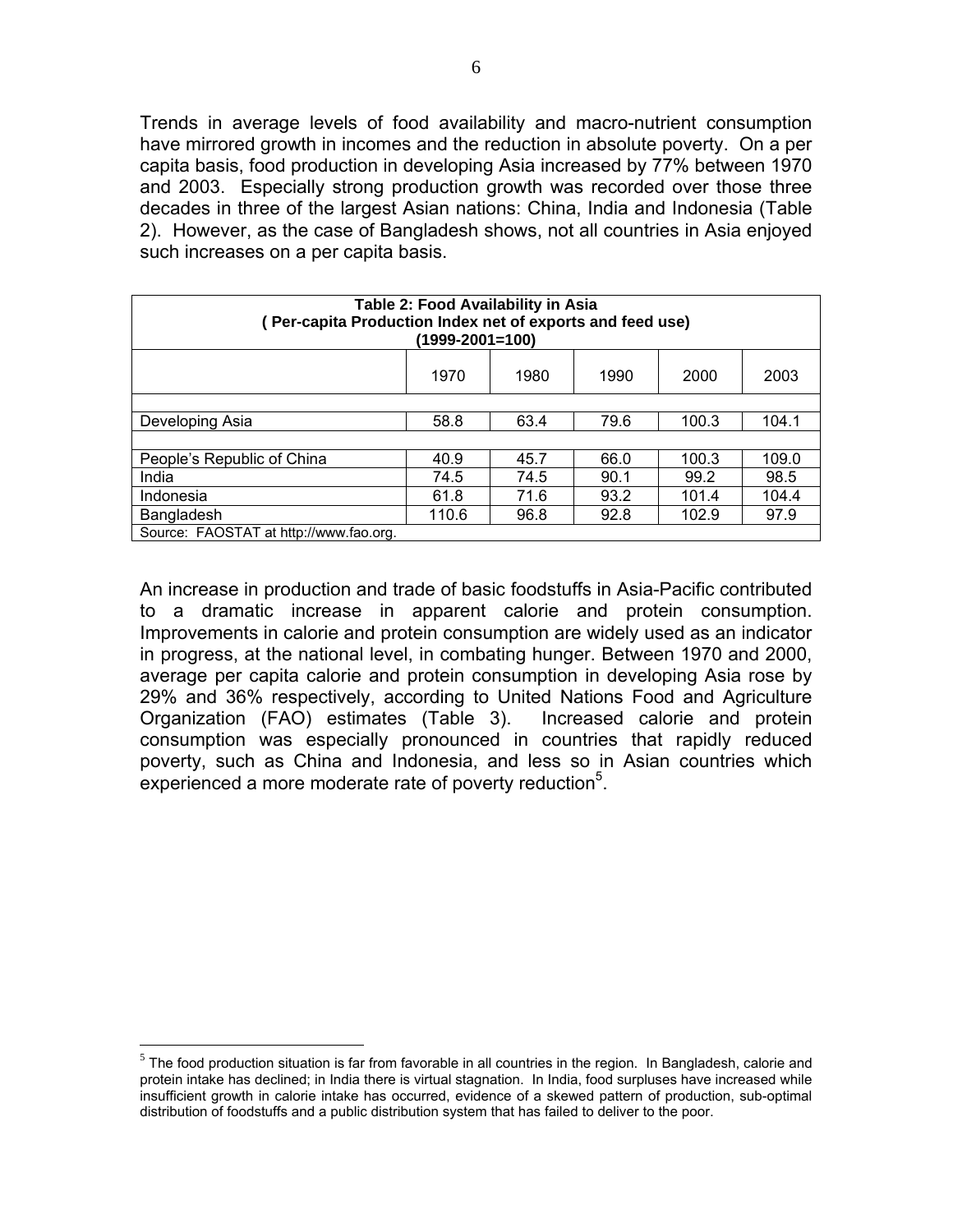|                                       |         | 1970    | 1980    |         | 1990    |         | 2000    |         |
|---------------------------------------|---------|---------|---------|---------|---------|---------|---------|---------|
|                                       |         | Protein |         | Protein |         | Protein |         | Protein |
|                                       | Calorie | per day | Calorie | per day | Calorie | per day | Calorie | per day |
|                                       | (No.)   | (Gr.)   | (No.)   | (Gr.)   | (No.)   | (Gr.)   | (No.)   | (Gr.)   |
|                                       |         |         |         |         |         |         |         |         |
| Developing Asia                       | 2086    | 50.7    | 2229    | 53.3    | 2539    | 61.8    | 2689    | 68.9    |
|                                       |         |         |         |         |         |         |         |         |
| Bangladesh                            | 2200    | 46.9    | 1970    | 43.9    | 2071    | 44.8    | 2175    | 46.7    |
| People's Republic                     |         |         |         |         |         |         |         |         |
| of China                              | 2026    | 47.9    | 2327    | 54.3    | 2709    | 65.3    | 2969    | 82.7    |
| India                                 | 2086    | 52.4    | 1964    | 47.9    | 2318    | 56.2    | 2415    | 56.1    |
| Indonesia                             | 1861    | 38.6    | 2199    | 46.3    | 2628    | 58.6    | 2920    | 65.9    |
| Pakistan                              | 2271    | 57.9    | 2185    | 53.8    | 2341    | 59.4    | 2447    | 62.4    |
| Source: FAOSTAT at http://www.fao.org |         |         |         |         |         |         |         |         |

**Table 3: Trends in Calorie and Protein Consumption in Selected Asian Nations, 1970-2000** 

#### **III. What the Averages Conceal: Spatial Disparities and Near Poor in Asia-Pacific**

While trends are general positive, the national estimates of poverty and hunger may conceal as much as they reveal. While food consumption does rise as incomes increase, a more robust and disaggregated set of poverty and hunger indicators is needed to monitor progress and assess effectiveness in breaking the poverty-hunger trap in the region.

## **1. The Countryside Lags Behind**

Poverty is predominately a **rural problem** in Asia and the Pacific. In almost all countries, the vast majority of the poor live in rural areas, but trends vary from country to country. The poverty incidence using the \$1/day poverty line, is estimated to be more than 50% higher in rural than in urban areas in countries such as Cambodia, Indonesia, Pakistan, Lao, Malaysia, Philippines, Thailand, Viet Nam, Bangladesh, Nepal, Sri Lanka, Papua New Guinea (PNG), Kazakhstan, Uzbekistan and Turkmenistan (Table 4).

The most common feature of Asia's rural poor is landlessness or limited access to productive land. The major subgroups of rural poor are the landless, marginal farmers and tenants, indigenous peoples and minority castes, and internally displaced persons. Pastoralists and coastal fishermen are also important subgroups of the rural poor in countries, such as PRC, India, Indonesia, PNG, Sri Lanka, and in Central Asia. In Asia and the Pacific, some 40% of the rural poor live in what are described as marginal areas. They are farmers dependent on rain, forest dwellers, highlanders, and indigenous peoples. Additionally, rural women and female-headed households are particularly prone to acute poverty. Rural women generally have fewer employment opportunities, less occupational mobility, fewer marketable skills, and less access to training [ADB 2000, Yee 2004].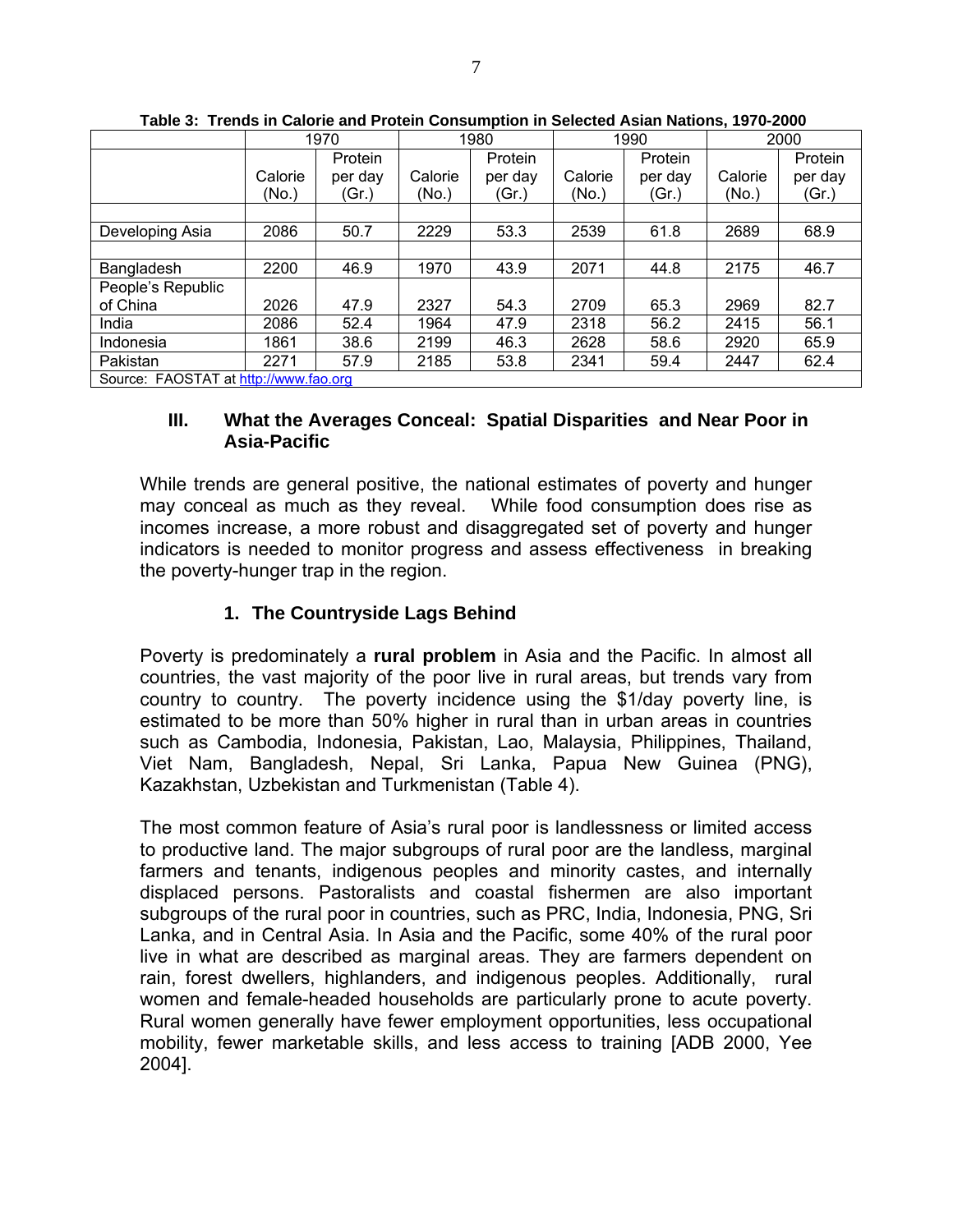In addition to limited access to productive lands, poor rural households also tend to have larger families, with higher dependency ratios, lower educational attainment, and higher underemployment. Most of the poor are cut-off from thriving urban and global markets because of inadequate transport and communication links. The poor also tend to lack basic amenities such as piped water supply, sanitation and electricity. Their access to credit, inputs and technology is severely limited. They have little power to influence politics or localgovernment decision-making. Low levels of social and physical infrastructure increase their vulnerability to malnutrition and disease, especially in mountainous and remote areas [FAO 2004].

### 2. **Regional Pockets of Acute Hunger**

There are agro-ecological zones within Asia-Pacific that are chronically deficit in food, and/or suffer periodic seasonal shortages or shortages associated with climatic shocks, and civil disturbances. This includes, for example, a large segment of the Himalayan mountain range, isolated parts of Afghanistan, Irian Jaya and PNG, drought prone regions of Western China and Mongolia, sections of the Bangladesh flood plain, and many of the more remote islands of the South Pacific nations. Irrespective of trends in national income and poverty incidence, the population in these regions regularly suffer from food insecurity, periodic outbreaks of severe hunger, and chronic poverty [Scherr 2003, FAO 2004]. The chronically food insecure in Asia-Pacific tend to reside in areas where there is sporadic exposure to shocks. The effects of shocks accumulate over time and are disproportionately harsh on the weaker groups, particularly in the remote and disaster prone parts of the region (Millennium Project 2004).

Tracking the poverty and hunger status of those who live in remote and disasterprone regions is complicated by the fact that these are regions that have little regular contact with government statistical reporting services, where administrative boundaries (for statistical reporting purposes) tend to differ from geographic boundaries, and where heads of households tend to (temporarily) migrate when chances of subsistence deteriorate in the region. In addition, the highly sporadic nature of hunger and hardship in such regions is difficult to capture in data collection systems that provide a snapshot of poverty or hunger for the mainstream at one or a few points in time in the calendar year.

### 3. **Asia-Pacific's Near-Poor**

A large segment of Asia's population is near-poor—i.e. have incomes marginally above the poverty line. These households sometimes fall back below the poverty line and are especially vulnerable to bouts of hunger and food insecurity [Bloom 2001, Millennium Project Task Force 2004]. An approximate estimate of the share of the Asia-Pacific population who subsist at the margins of poverty and hunger are those who have incomes (in purchasing power parity terms) equivalent to between \$1 and \$2 per day. This includes 30.1% of the population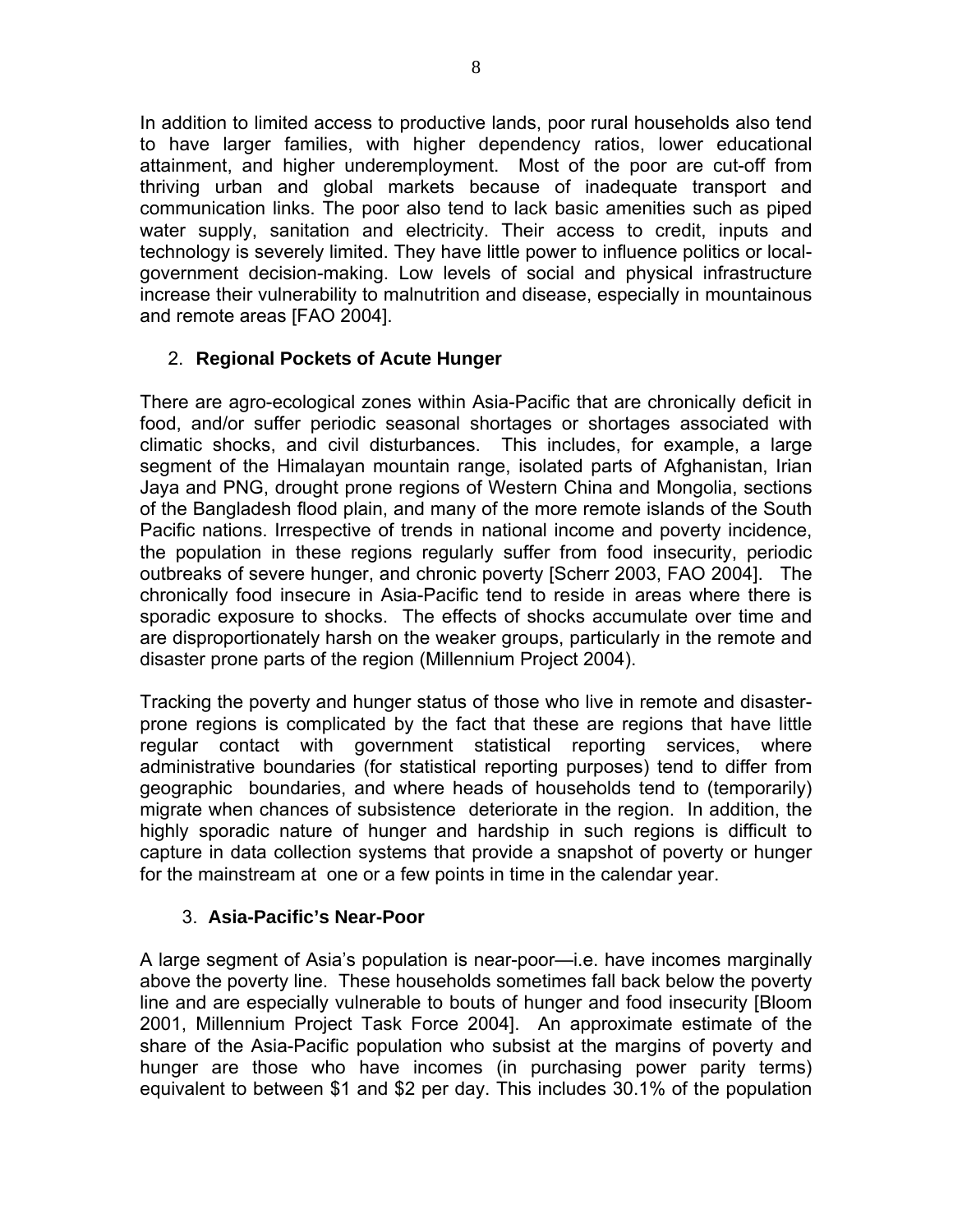of China, 44.9% for Indonesia, 32% for the Philippines, 45.4% for Viet Nam, 46.8% for Bangladesh, and 45.2 % for India (Table 4).

| <b>National Poverty Rates</b> |      |          | <b>International Poverty Measures</b> |                                  |      |                        |                     |            |                            |
|-------------------------------|------|----------|---------------------------------------|----------------------------------|------|------------------------|---------------------|------------|----------------------------|
|                               |      |          |                                       |                                  |      | \$1 a Day<br>\$2 a Day |                     |            |                            |
| <b>Region/Country</b>         |      |          |                                       | <b>Year National Urban Rural</b> | Year | <b>HCR</b>             | Magnitude<br>('000) | <b>HCR</b> | <b>Magnitude</b><br>('000' |
| <b>East Asia</b>              |      |          |                                       |                                  |      |                        |                     |            |                            |
| China, People's Rep. of 2003  |      |          |                                       | 3.1                              | 2001 | 16.6                   | 211,865.8           | 46.7       | 596,032.1                  |
| Mongolia                      | 1998 | 35.6     | 39.4                                  | 32.6                             | 1998 | 27.0                   | 648.5               | 74.9       | 1,797.8                    |
| <b>Southeast Asia</b>         |      |          |                                       |                                  |      |                        |                     |            |                            |
| Cambodia                      | 1999 | 35.9     | 18.2                                  | 40.1                             | 1997 | 34.1                   | 3,966.9             | 77.7       | 9,045.4                    |
| Indonesia                     | 2002 | 18.2     | 14.5                                  | 21.1                             | 2002 | 7.5                    | 15,902.0            | 52.4       | 110,985.4                  |
| Lao PDR                       | 1997 | 38.6     | 26.9                                  | 41.0                             | 1997 | 39.0                   | 1,882.7             | 81.7       | 3,945.6                    |
| Malaysia                      | 1999 | 7.5      | 3.4                                   | 12.4                             | 1997 | 0.2                    | 36.8                | 9.3        | 2,004.5                    |
| Myanmar                       | 1997 | 22.9     | 23.9                                  | 22.4                             |      | $\cdots$               | $\cdots$            | $\cdots$   | $\cdots$                   |
| Philippines                   | 2000 | 34.0     | 20.4                                  | 47.4                             | 2000 | 15.5                   | 12,136.3            | 47.5       | 37,224.3                   |
| Thailand                      | 2002 | 9.8      | 4.0                                   | 12.6                             | 2000 | 1.9                    | 1,204.5             | 32.5       | 20,264.5                   |
| Viet Nam                      | 2002 | 28.9     | 6.6                                   | 35.6                             | 2002 | 13.1                   | 10,509.4            | 58.5       | 47,058.1                   |
| South Asia                    |      |          |                                       |                                  |      |                        |                     |            |                            |
| Bangladesh                    | 2000 | 49.8     | 36.6                                  | 53.0                             | 2000 | 36.0                   | 46,756.1            | 82.8       | 107,475.5                  |
| India                         | 1999 | 26.1     | 23.6                                  | 27.1                             | 1999 | 35.6                   | 354,762.0           | 80.8       | 804,808.9                  |
| Nepal                         | 1996 | 42.0     | 23.0                                  | 44.0                             | 1995 | 39.1                   | 8,150.8             | 80.9       | 16,859.8                   |
| Pakistan                      | 1999 | 32.6     | 25.9                                  | 34.8                             | 1999 | 25.3                   | 34,031.0            | 77.2       | 103,841.7                  |
| Sri Lanka                     | 1995 | 25.2     | 14.7                                  | 27.0                             | 1995 | 6.6                    | 1,144.9             | 45.4       | 7,914.9                    |
| Maldives                      | 1998 | 43.0     | 20.0                                  | 50.0                             | 1998 | 0.1                    | 0.3                 | 2.9        | 7.5                        |
| <b>Central Asia</b>           |      |          |                                       |                                  |      |                        |                     |            |                            |
| Azerbaijan                    | 2001 | 49.6     | $\cdots$                              | $\ddotsc$                        | 2001 | 3.7                    | 297.7               | 33.4       | 2,709.9                    |
| Kazakhstan                    | 2002 | 27.9     | 20.3                                  | 36.9                             | 2001 | 0.1                    | 16.3                | 8.5        | 1,255.2                    |
| Kyrgyz Republic               | 2000 | 52.0     | 43.9                                  | 56.4                             | 2001 | 0.9                    | 42.6                | 27.2       | 1,344.9                    |
| Tajikistan                    | 2003 | 56.6     | 47.7                                  | 59.9                             | 1999 | 13.9                   | 840.5               | 58.7       | 3,555.4                    |
| Turkmenistan                  | 1998 | 29.9     | 20.1                                  | 31.1                             | 1998 | 12.1                   | 593.8               | 44.0       | 2,164.3                    |
| Uzbekistan                    | 2000 | 27.5     | 22.5                                  | 30.5                             | 2000 | 17.3                   | 4,260.7             | 71.7       | 17,640.7                   |
| <b>Pacific</b>                |      |          |                                       |                                  |      |                        |                     |            |                            |
| Fiji Islands <sup>a</sup>     | 1990 | 25.5     | 27.6                                  | 22.4                             | 1990 | 25.0                   | 184.3               | $\ddotsc$  |                            |
| FS Micronesia                 | 1998 | 27.9     | $\cdots$                              | $\cdots$                         | 1998 | 5.2                    | 5.5                 | 19.7       | 21.0                       |
| Kiribati                      |      |          | $\ddotsc$                             | $\ddotsc$                        | 1996 | 38.0                   | 30.0                | $\cdots$   | $\cdots$                   |
| Marshall Islands              |      |          | $\ddotsc$                             | $\ddotsc$                        | 1999 | 20.0                   | 10.2                | $\cdots$   | $\cdots$                   |
| Papua New Guinea              | 1996 | 37.5     | 16.1                                  | 41.3                             | 1996 | 24.6                   | 1,023.4             | 54.4       | 2,263.0                    |
| Samoa                         | 2002 | 20.3     |                                       |                                  | 2002 | 5.5                    | 9.8                 | $\ddots$   | $\sim$ $\sim$              |
| Tonga <sup>a</sup>            | 2001 | 22.7     | $\cdots$                              | $\ddotsc$                        | 2001 | 4.0                    | 4.0                 | 12.6       | 12.7                       |
| Tuvalu <sup>a</sup>           | 1994 | 29.3     | $\ddotsc$                             | $\ddotsc$                        | 1994 | 17.2                   | 1.6                 | $\cdots$   | $\ddotsc$                  |
| Vanuatu <sup>a</sup>          |      | $\cdots$ | $\sim$                                | $\ddotsc$                        | 1998 | 40.0                   | 72.8                | $\ddotsc$  | $\sim$ $\sim$              |

**Table 4: Poverty Estimates Based on National and International Poverty Lines, Urban-Rural, Selected Developing Member Countries, Various Years** 

… = no data available, HCR = headcount ratio.

<sup>a</sup> Per household (the rest are per capita).

Sources: Hasan, Rana and Manoj Panda. 2004*. Poverty in Asia*. ADB: Manila.

National Poverty Rates:

 ADB, RETA 5917: Building a Poverty Database and RETA 6047: National Poverty Reduction Strategies for PDMCs.

\$1- and \$2-a-day Headcount Ratios:

ADB staff estimates for Lao PDR, Viet Nam, Pakistan, Maldives;

World Bank, East Asia Update: Regional Overview, October 2003 for Papua New Guinea;

RETA 6047 for other Pacific DMCs;

World Bank, PovcalNet Database for the rest.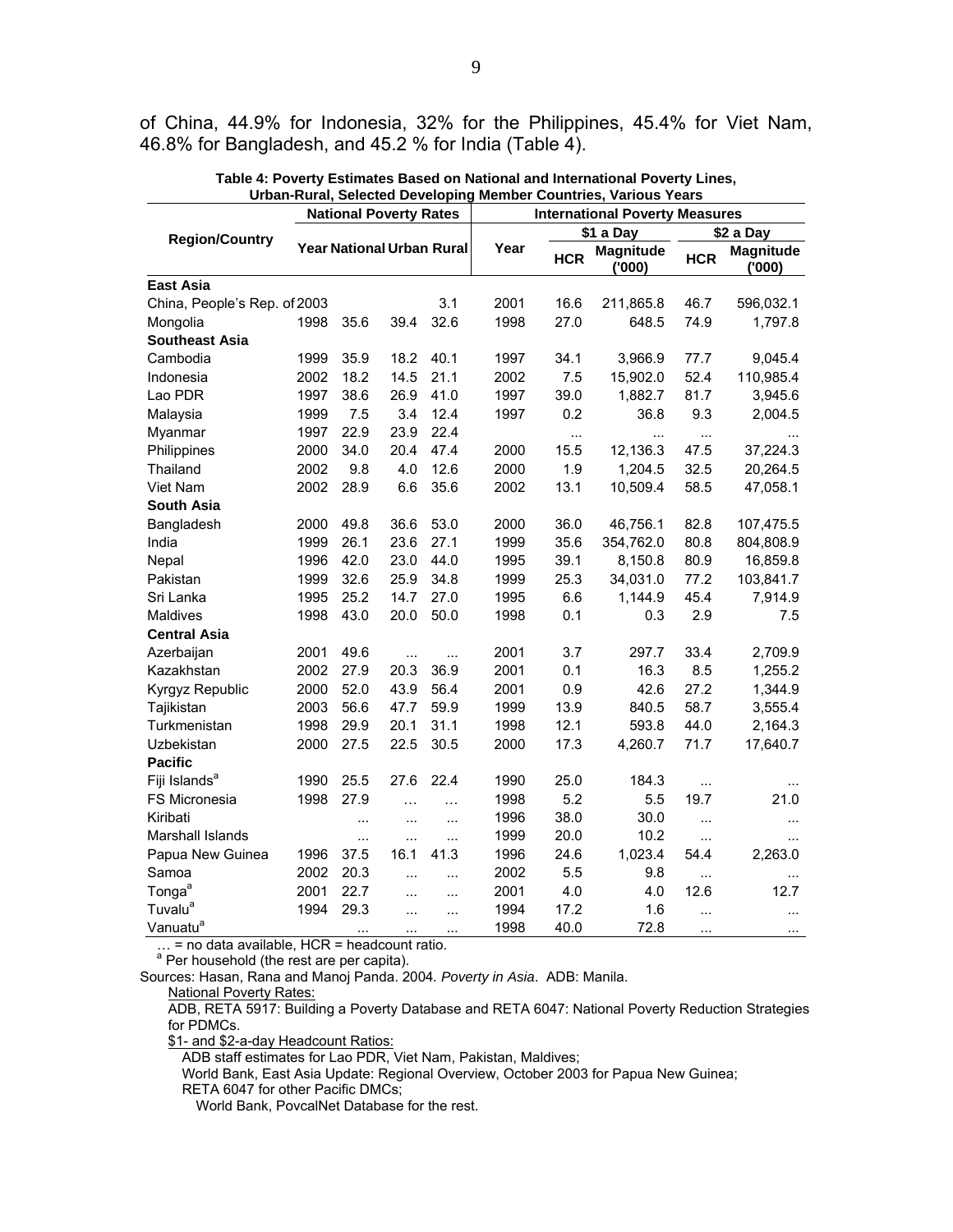#### **IV. The Distribution of Food**

The nature of food markets has a powerful influence on the ability of the poor to meet minimum food requirements. Seasonal and cyclic changes in food prices can make basic foods unaffordable during the lean periods of the crop cycle in parts of Asia-Pacific. Government's intervene, through a combination of public procurement, price stabilization and public rationing programs to help stabilize the availability and price of basic foodstuffs in the market. The effectiveness of such policies, however, has been questioned in many countries in the region, and there is an increasing trend towards the use of international trade to meet deficits and dispose off surpluses in national food markets.

The greater reliance on global agricultural markets has had both advantages and disadvantages for poverty and hunger in the region. Thanks to abundant global resources, national food availability is less vulnerable to the vagaries of climate, disease or natural disasters that may exert a strong influence on domestic production. Moreover, improved access to global commodity markets has provided a powerful boost to commercial agriculture development in many of the Asia-Pacific states. But the integration of global and national agriculture markets has not had as much positive effect on poverty and hunger as it could have. First, depressed global prices that arise as a result of the subsidies and distortions in agricultural markets in the wealthier countries depress farm prices and incentives for innovation in agriculture in the Asia-Pacific states. This contributes to widening rural-urban inequality and a situation in which many small staple-producing farmers find themselves poor or vulnerable to poverty. Second, many of the major mega-cities in Asia have come to rely heavily on imports of staple foodstuffs, out-competing the rural areas of these countries for an important market for domestic produce. Third, farmers in the hinterlands of Asia-Pacific find it difficult to compete on global markets, largely because of high farm-to-market transport costs.

> o Aggregate availability of foods tend to be less of a problem in Asia-Pacific thanks largely to the integration of national and global commodity markets. However, the availability and access to food by vulnerable groups, including food deficit farmers in rural areas, small and marginal farmers, and poor urban households, remains problematic because these groups may be chronically, seasonally or periodically unable to afford adequate diet. Government's in Asia-Pacific have developed a variety of food-based assistance programs, including public works schemes, food price subsidy schemes, food-stamp programs, and food ration shop schemes to assist those in need. But the targeting, management and triggers for the operation of such schemes merits improvement. Where such schemes operate well, the potential for protecting basic food security is great. But even in countries in which national food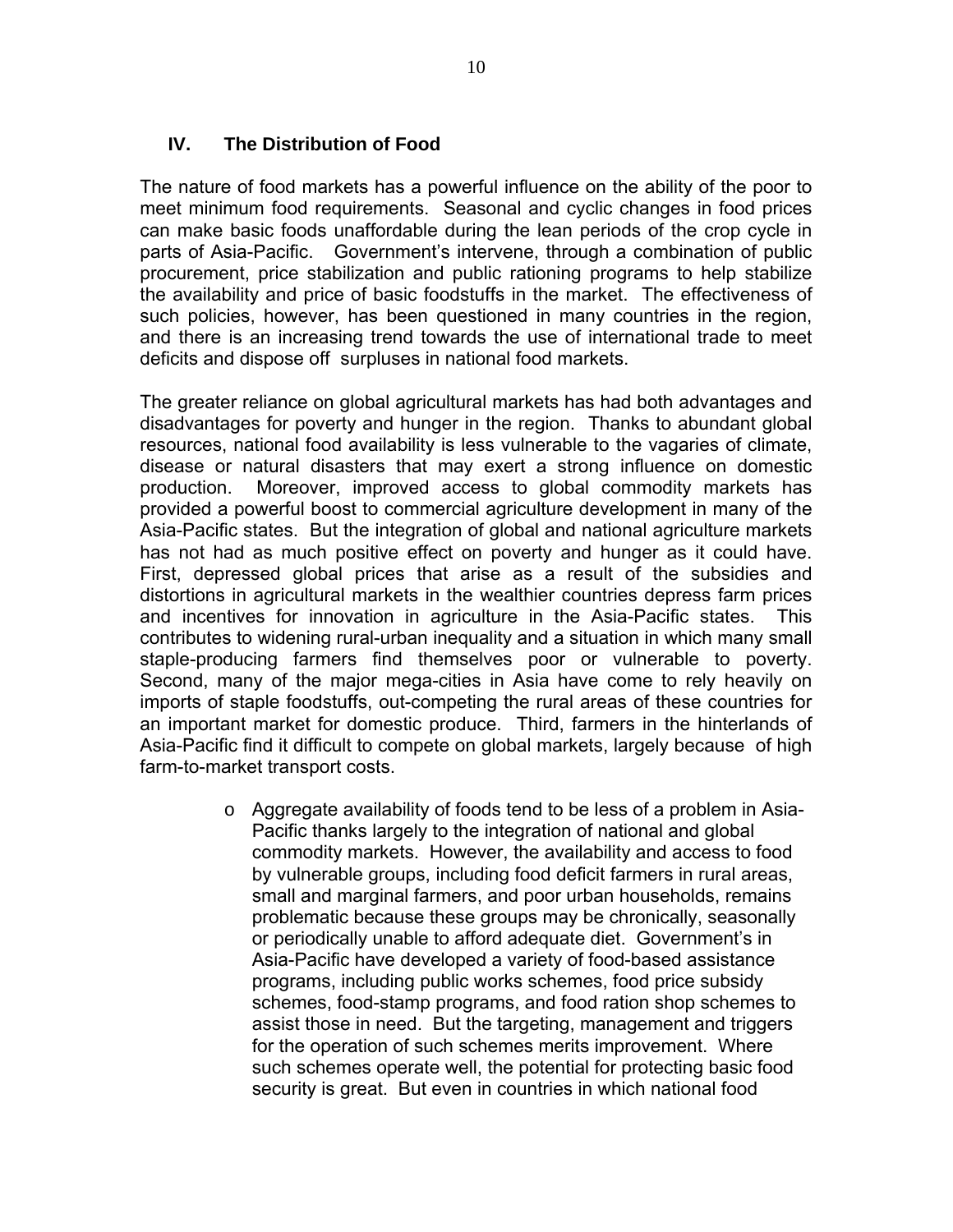supplies are adequate, there is the risk that localized shortages or access problems may trigger severe hunger if the quality of the food-based public assistance programs are not well managed, funded, targeted or operated.

#### **V. Institutions and their Impact on Hunger**

#### i. **Gender**

Two-thirds of Asia-Pacific's poor are women, and poverty is particularly acute for women living in rural areas. In poor families, the gender division of labor means that the burden of poverty falls most heavily on women. Given disparities in education, health care, economic and political participation, and incomes, women and girls are most vulnerable to poverty. The proportion of female-headed households ranges from 20 to 40 percent in Asia-Pacific. Change in the household structure, with women increasingly responsible for the double-burden of earning and family-care, has made women's situation worse, especially for women with several dependants. It has contributed to an increasing trend in feminization of poverty in the region. This poses serious constraints to poverty reduction because the children of poor women are more likely to repeat cycles of poverty and social disadvantage.

The manner in which food is distributed within the household may subject girls and women to a greater risk of hunger, regardless of the level of family income or food access [Hunt 1999, ADB 2001]. In many parts of Asia-Pacific, and in particular in the poorer regions of South Asia, men and boys are accorded priority in the household distribution of food. This is one of the reasons why girls and women have inferior nutrition and health outcomes, even in families that have sufficient income and food access to afford an adequate diet [UNICEF 2003]. An extensive survey of dietary discrimination by Haddad finds that women in Bangladesh, Pakistan and India have a lower status in terms of dietary discrimination than women in other parts of Asia, and also compared to most other countries of the world (Hunt and Quibria 1999). This contributes to the perpetuation of low status of women from one generation to the next via preferences for boys, less food for girls and lower investment in female human capital. Low birth weights result, causing under-nutrition to be passed from generation to generation. Conversely, increases in female status are strongly associated with reductions in child malnutrition rates throughout Asia-Pacific.

### **ii. Caste and Ethnicity**

Complex variations in ethnicity, caste, language and religion influence access to schooling, employment, healthcare and natural resources in several countries. In some countries, the dominant ethnic, caste, religious or social groups are in positions of power, have administrative and political connections, educational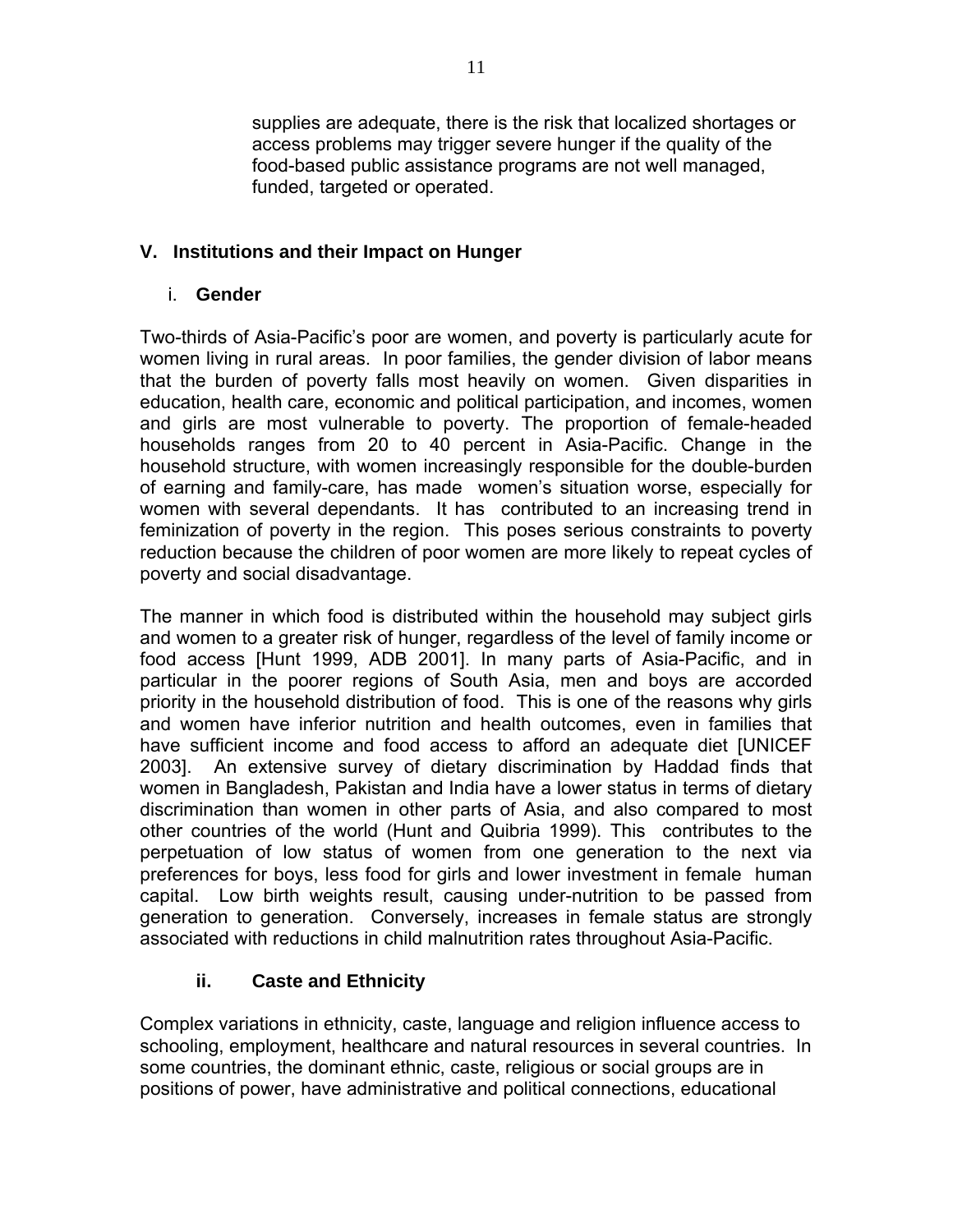and cultural advantages, and unscrupulously capture public resources. Those who are socially excluded from progress tend to suffer multiple disadvantages, including a higher poverty incidence and greater malnutrition. For example, UNDP [2003] reported that in Nepal, the lowest caste group (Dalits) earn less than half of what the upper caste groups earn and that their life expectancy is 13 years less. Rarely are the differences in poverty and hunger conditions amongst different social groups reflected in national statistics, although reducing differences in living standards amongst social groups may be central to interventions aimed at tackling poverty and hunger.

#### V. Hidden Hunger - Diet Quality Dimensions

The persistence and high prevalence of micronutrient deficiencies among women and children in Asia endangers health, shortens life expectancy, retards the cognitive potential of children, and directly reduces productivity [UNICEF and MI 2004]. Only recently have the links between the quality of the diet, access to essential vitamins and minerals (i.e. micronutrients), health outcomes, educational achievement and productivity been better understood. What is now referred to as "hidden hunger", or insufficient consumption of micro-nutrients, affects nearly 1.5 billion persons in Asia. On a global scale, three-quarters of all those suffering from micro-nutrient deficiency are to be found in Asia. While the poor are most likely to suffer from micro-nutrient deficiency, a large number of families with incomes above the poverty line also suffer from it. The weak relationship between poverty and hidden hunger may be seen from the scatter diagram in Figure 3 which plots poverty incidence against iron deficiency in children in 17 Asian countries. This illustrates the complexity of the interaction between poverty and hunger, when the latter is thought of in terms of a diet that is adequate in nutritional quality [Millennium Project Task Force on Hunger 2004, UNDP and UN ESCAP 2003].



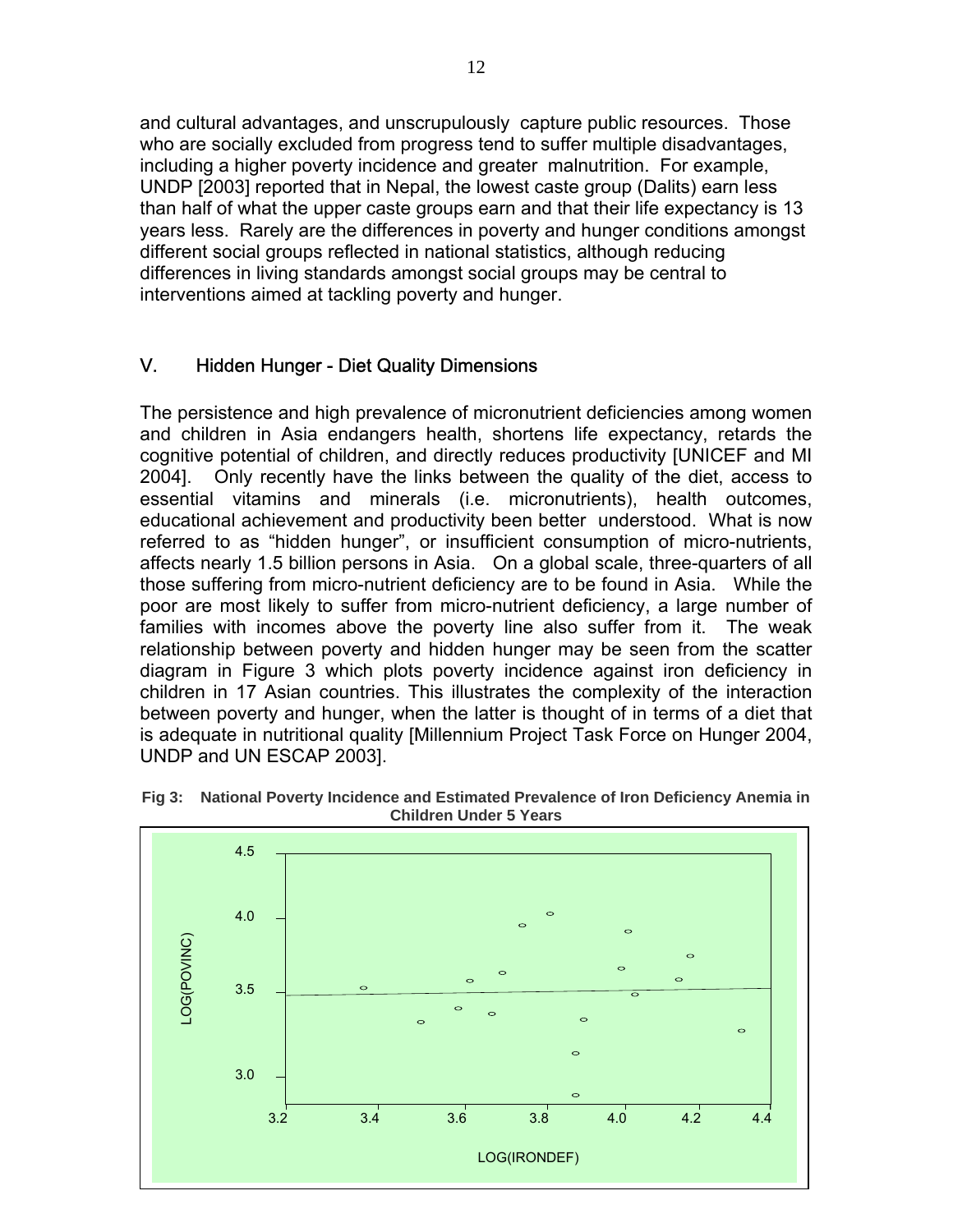The most serious micronutrient problem is iron deficiency anemia (IDA). In Asia, 60 percent of all pregnant women, half the women of reproductive age, and 40 percent of preschool children suffer from IDA. Consequenty, there is high maternal mortality (an estimated 65,000 women in Asia die in pregnancy due to anemia each year), impaired intellectual development and learning capacity, decreased physical activity and productivity of women, and reduced immunity. Children suffering from IDA often never enter school, or drop-out in the early years. A recent ADB study estimated that the national income loss in Bangladesh from IDA alone was nearly 2 percent of GDP [Hunt 2001, ADB 2004b].

Iodine deficiency remains the single greatest cause of preventable mental retardation in the world today. Every year, 40 million children in Asia are being born with out the protection that iodine offers to the brain and body---just over a third of these children will suffer a significant degree of mental impairment. The total population goiter rate is especially high (above 25%) in India, Afghanistan, Pakistan and Tajikistan. In India and Pakistan alone, more than 8.7 million children are estimated to be born each year mentally impaired due to iodine deficiency. In countries with a total goiter rate above 10%---which is most of Asia---the intellectual capacity of the population is lowered by between 10 to 15%, adversely affecting school performance, labor force productivity and household incomes. Iodine deficiency rates are now in decline as almost all nations iodize salt. While more than 80% of the salt is iodized in countries such as China, Bhutan, and Viet Nam, the share of household salt that is iodized is very low in many other Asian countries. For example, just 14% of the salt in Cambodia is iodized; 17% in Pakistan, 50% in India, 24% in Philippines, and from 50-75 percent in other parts of South and East Asia. It is the poor who are most likely to consume salt that is not iodized in countries with low salt iodization coverage [UNICEF and MI, 2004].

For many years, it has been known that lack of vitamin was a cause of impaired vision and blindness. Research in the 1980s has shown that children with even mild vitamin A deficiency were found to have 25-30% higher death rates when the overall nutrition situation was controlled for [Allen and Gillespie 2001]. The WHO has found that the weakened immunity due to vitamin A deficiency is a major contributor to malaria, diarreheal disease, and acute respiratory infections and measles. Within Asia, a quarter of the child population suffers from subclinical Vitamin A deficiency. Reported prevalence ranges from a low of 12 percent in China to a high of 53 percent in Afghanistan. India has the largest absolute number of vitamin A deficient children in the world, and has yet to reach even a third of its under-fives with supplementary vitamin A. Efforts to control vitamin A deficiency, through supplementation and food fortification, have largely paralleled the progress of salt iodization, and most countries in Asia, children receive one high-dose vitamin A supplement each year. This, however, is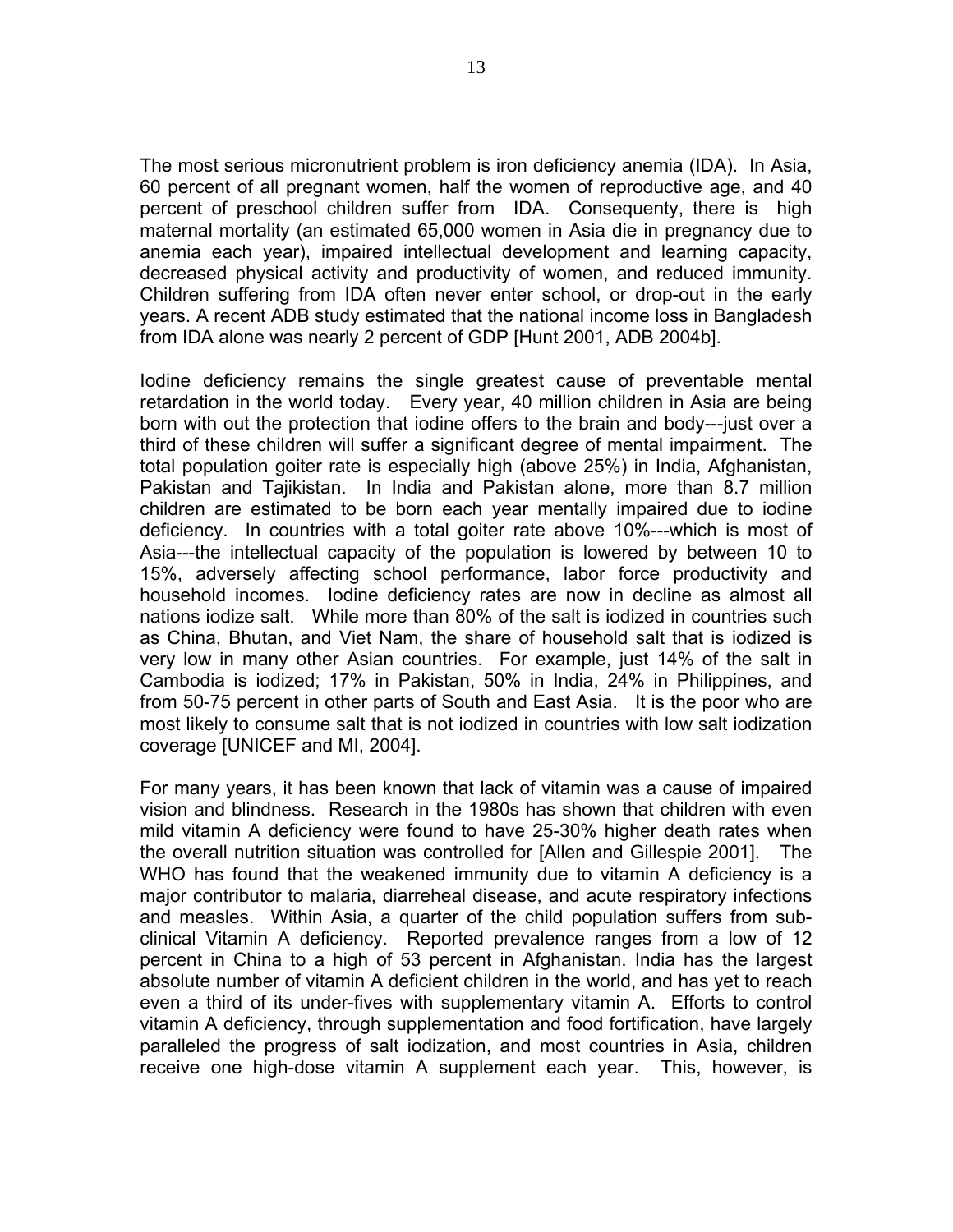insufficient to overcome the deficiency and explains why many countries are providing two high-dose supplements per year [UNICEF and MI 2004].

| Table 5: Vitamin and Mineral Deficiency in Selected Asian Nations                                                                                                                                                                                                               |                                                                                                                           |                                                                                                                            |                                                                                                                                                                                                           |                                                                                                               |                                                                                                                            |  |  |
|---------------------------------------------------------------------------------------------------------------------------------------------------------------------------------------------------------------------------------------------------------------------------------|---------------------------------------------------------------------------------------------------------------------------|----------------------------------------------------------------------------------------------------------------------------|-----------------------------------------------------------------------------------------------------------------------------------------------------------------------------------------------------------|---------------------------------------------------------------------------------------------------------------|----------------------------------------------------------------------------------------------------------------------------|--|--|
|                                                                                                                                                                                                                                                                                 |                                                                                                                           | <b>IRON DEFICIENCY</b>                                                                                                     | <b>IODINE DEFICIENCY</b>                                                                                                                                                                                  | <b>VITAMIN A</b><br><b>DEFICIENCY</b>                                                                         |                                                                                                                            |  |  |
|                                                                                                                                                                                                                                                                                 | Estimated prevalence of<br>iron deficiency anemia<br>in children under 5<br>in children under<br>years (%)                | Estimated prevalence of<br>anemia<br>$15-49$<br>iron deficiency<br>in women age 1<br>(%)                                   | born<br>number of children<br>mentally impaired<br>Estimated annual                                                                                                                                       | Total Goiter Rate (%)                                                                                         | Estimated % of children<br>under 6 with sub-clinical<br>vitamin A deficiency                                               |  |  |
| Afghanistan<br>Bangladesh<br><b>Bhutan</b><br>Cambodia<br>China<br>India<br>Indonesia<br>Kazakhstan<br>Kyrgyzstan<br>Lao PDR<br>Mongolia<br>Myanmar<br>Nepal<br>Pakistan<br>Papua New Guinea<br>Philippines<br>Tajikistan<br>Thailand<br>Turkmenistan<br>Uzbekistan<br>Viet Nam | 65<br>55<br>81<br>63<br>8<br>75<br>48<br>49<br>42<br>54<br>37<br>48<br>65<br>56<br>40<br>29<br>45<br>22<br>36<br>33<br>39 | 61<br>36<br>55<br>58<br>21<br>51<br>26<br>36<br>31<br>48<br>18<br>45<br>62<br>59<br>43<br>35<br>42<br>27<br>46<br>63<br>33 | 535,000<br>750,000<br>85,000<br>940,000<br>6,600,000<br>445,000<br>54,000<br>23,500<br>27,000<br>8,500<br>205,000<br>200,000<br>2,100,000<br>300,000<br>43,000<br>140,000<br>11,000<br>136,000<br>180,000 | 48<br>18<br>18<br>5<br>26<br>10<br>21<br>21<br>14<br>15<br>17<br>24<br>38<br>15<br>28<br>13<br>11<br>24<br>11 | 53<br>28<br>32<br>42<br>12<br>57<br>26<br>19<br>18<br>42<br>29<br>35<br>33<br>35<br>37<br>23<br>18<br>22<br>18<br>40<br>12 |  |  |

Source: UNICEF and MI. 2004*. Vitamin and Mineral Deficiency: A Global Progress Report*, Geneva and New York.

#### 6. **Slow Progress in Nutrition**

During the 1990s, nutrition status of vulnerable groups has been slow to improve, despite steady declines in income poverty incidence and improvements in staple food availability. Three quarters of the world's under-nourished children are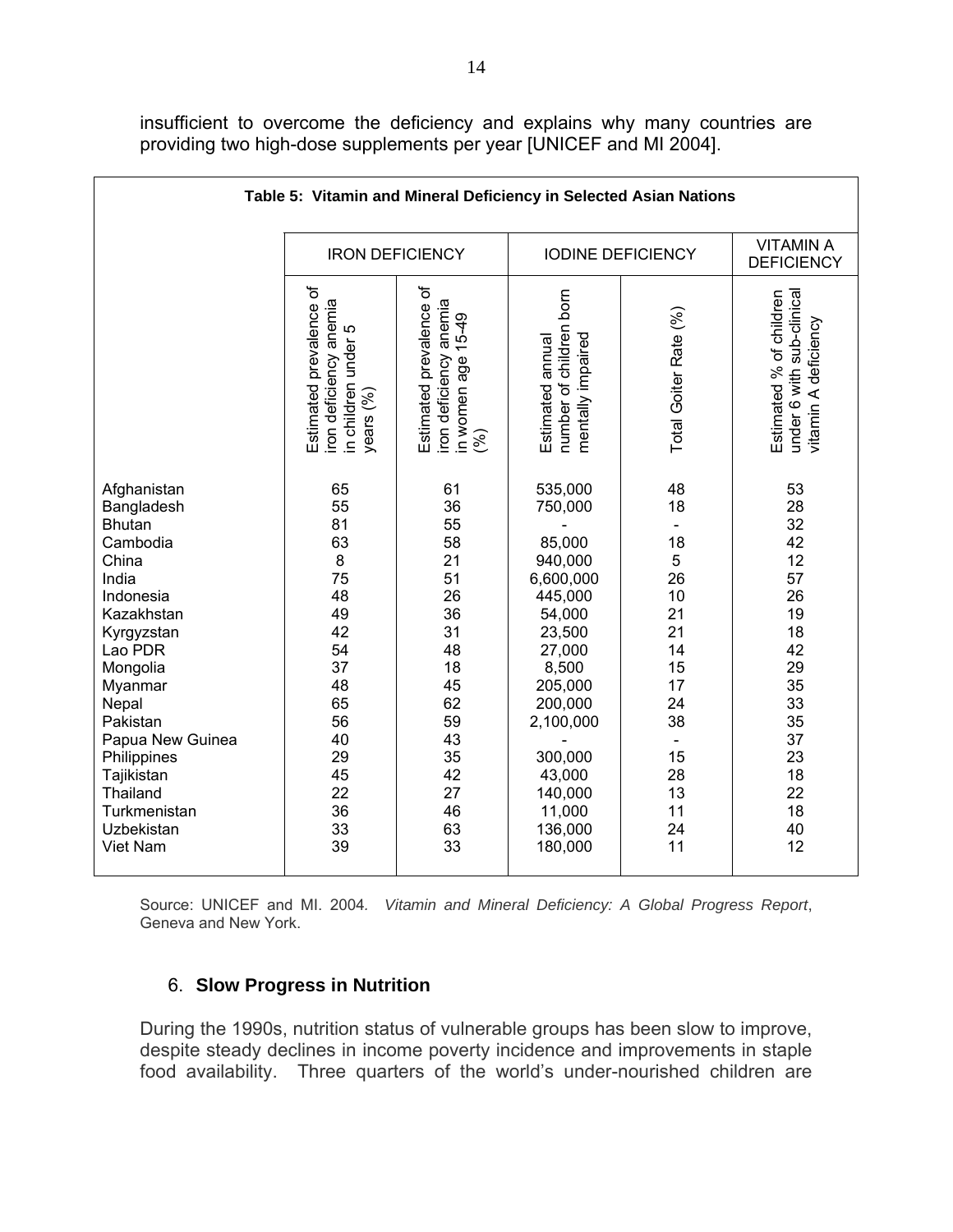living in Asia, specifically 112 million under-weight and 132 million stunted children [Hunt 2001, ADB 2001].

|                                      | Children under 5 years of age who are   |                 |  |
|--------------------------------------|-----------------------------------------|-----------------|--|
|                                      | moderately and severely underweight (%) |                 |  |
|                                      | 1990-1996                               | 1995-2001       |  |
| <b>East and North East Asia</b>      |                                         |                 |  |
| China <sup>[3]</sup>                 | 16                                      | 10              |  |
| Mongolia [5]                         |                                         | 13              |  |
| <b>Southeast Asia</b>                |                                         |                 |  |
| Cambodia [5]                         | 40                                      | 45              |  |
| Indonesia [3]                        | $\overline{35}$                         | $\overline{26}$ |  |
| Lao People's Democratic Republic [4] | 44                                      | 40              |  |
| Malaysia [1]                         | $\overline{23}$                         | 18              |  |
| Myanmar <sup>[3]</sup>               | 43                                      | $\overline{36}$ |  |
| Philippines [4]                      | 30                                      | $\overline{28}$ |  |
| Thailand [3]                         | 26 <sup>a</sup>                         | 19 <sup>a</sup> |  |
| Viet Nam [3]                         | 45                                      | 33              |  |
| <b>South and Southwest Asia</b>      |                                         |                 |  |
| Afghanistan [5]                      |                                         | 48              |  |
| Bangladesh [4]                       | 67                                      | 48              |  |
| <b>Bhutan</b>                        | 38 <sup>a</sup>                         | 19              |  |
| India [4]                            | 53                                      | 47              |  |
| <b>Maldives</b>                      |                                         | $\overline{30}$ |  |
| Nepal [3]                            | 49                                      | 48              |  |
| Pakistan [3]                         | 38                                      | 38              |  |
| Sri Lanka [4]                        | 38                                      | 29              |  |
| <b>North and Central Asia</b>        |                                         |                 |  |
| Armenia [5]                          |                                         | 3               |  |
| Azerbaijan [4]                       |                                         | 17              |  |
| Kazakhstan [4]                       |                                         | 4               |  |
| Kyrgyzstan [3]                       |                                         | 11              |  |
| Tajikistan [5]                       |                                         |                 |  |
| Turkmenistan [3]                     |                                         | 12              |  |
| Uzbekistan [4]                       |                                         | 19              |  |
| <b>Pacific</b>                       |                                         |                 |  |
| Fiji                                 |                                         | 8 <sup>a</sup>  |  |
| Kiribati                             |                                         | 13 <sup>a</sup> |  |
| Papua New Guinea [4]                 | 35 <sup>a</sup>                         | $35^a$          |  |
| Solomon Islands                      |                                         | 21 <sup>a</sup> |  |
| Vanuatu                              |                                         | 20 <sup>a</sup> |  |

**Table 6: Child Nutrition Outcomes in Selected Asian Nations, 1990-2001** 

*Sources:* United Nations, *Promoting the Millennium Development Goals in Asia and the Pacific*, 2003 Food and Agriculture Organization of the UN, *The State of Food Insecurity in the World*, 2003 a <sup>a</sup> Indicates data that refer to years or periods other than those specified in the column heading,

differ from the standard definition or refer to only part of a country −

proportion is less than 2.5% undernourished

\* includes Taiwan Province of China

\*\* estimates of the proportion of undernourished for 1999-2001 are not available; estimates for 1998-2000 published in SOFI were used instead

Figures following country name refer to the prevalence categories (proportion of the population undernourished in 1999-2001):

[1] < 2.5% undernourished

[2] 2.5-4% undernourished

[3] 5-19% undernourished

[4] 20-34% undernourished

[5] ≥35% undernourished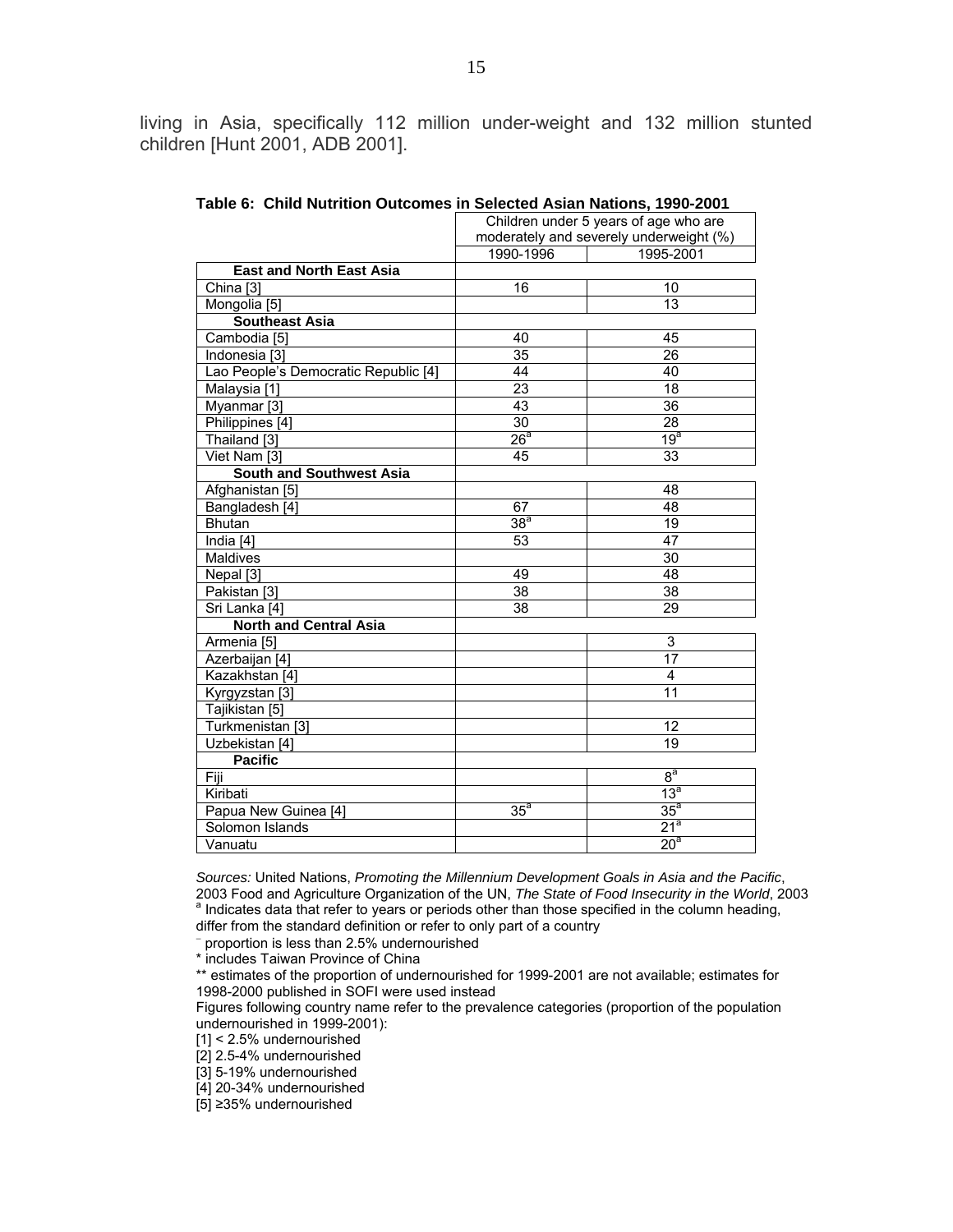In South Asia, where the problem is most severe, the proportion of children under 5 years of age who are moderately or severely under-weight has shown very little improvement in the 1990s while it has tended to increase in parts of Central Asia and the South Pacific. The proportion of the under-5 child population who are under-nourished is substantially higher than the proportion of the population living in poverty in countries that have recently reported high rates of growth, such as Indonesia, Malaysia and Thailand (Table 6). Numerous factors combine to contribute to poor nutrition outcomes including gender-bias in household food distribution and human capital investment, micro-nutrient deficiencies, deficiencies in maternal education, inadequate clean drinking water and sanitation facilities, and weaknesses in the access and quality of maternal and child health services [Allen and Gillespie 2001].

#### **VII. Policy Implications**

In the relationship between income, poverty and hunger, information has an important role to play. It is well known that those aspects of poverty and hunger that are measured and reported-on are relatively promptly acted upon. The role of timely and accurate information increases in importance as standards of education, awareness and good governance improve. The nature of the relationship between poverty and hunger in the region has changed in ways that force a rethinking of poverty reduction strategies, including approaches designed to combat hunger. Three decades ago, agriculture statistics and food balances sheets were reasonably good proxies for tracking poverty and hunger in the region. It was then understood largely to be a problem of macro-nutrients and producing sufficient staple foods. Thanks to new knowledge, our understanding of poverty and hunger issues has advanced.

Today, nutrition issues are not as much linked with structural issues like agricultural productivity or food availability as before. In most of the countries in the region, agricultural produce constitutes less than one-third (if not lower) a proportion of GDP, and countries have more money (domestic as well as foreign exchange) to procure and sustain food supplies. Issues such as urban-rural differences in living standards, gender and excluded-group entitlements to income and food, food status in remote/isolated regions, and micro-nutrient availability are at the heart of the Asia-Pacific poverty-hunger nexus. However, many of the region's most serious hunger problems---involving food access within the household and social groups, in remote regions, and at the level of micro-nutrients---aren't well tracked by existing statistical reporting systems that are commonly used to track poverty and household food consumption.

The public food distribution system continues to be an important instrument for reducing hunger in many countries of Asia-Pacific. But its efficiency has to be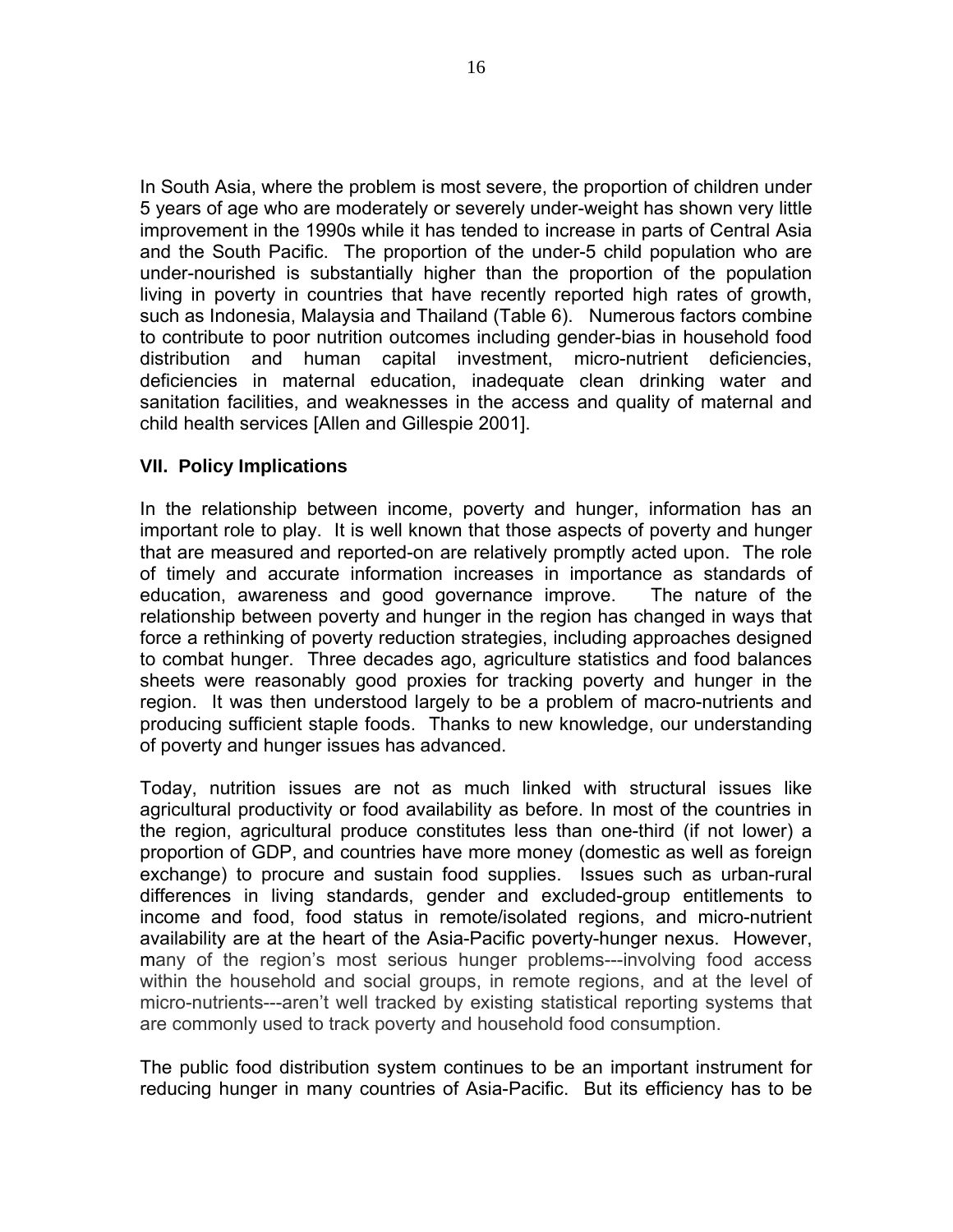improved through better targeting towards the poor. This implies a need to develop better indicators for identifying those who are likely to be both poor and hungry, a task made more difficult by the large numbers of near-poor and vulnerable in the region. Short-term indicators, such as trends in real wages, may need to be monitored as proxy indicators for seasonal and regional spurts in income poverty. Regular monitoring of food price disparities across regions may be important, especially to spot area-specific shortfalls in essential foodstuffs. Finally, the efficiency and effectiveness of public distribution programs for basic foodstuffs requires continuous monitoring and assessment, to ensure that these systems are sufficiently robust and effective to withstand the stresses to food availability and access that can arise from various shocks.

Better information on the links between income, poverty and hunger is also required if households in Asia and the Pacific are to make food consumption choices that result in better nutrition outcomes. Use of the processed foods, supermarkets and reliance on meals consumed outside the home is a relatively recent development in Asia and the Pacific, and has been associated with a rising incidence of obesity, diabetes and other lifestyle-related diseases. A large share of the consumer budget continues to be allocated to meet food requirements, but eradication of hunger (and especially hidden hunger) remains complicated by literacy levels that even today are quite modest, cultural habits that favor feeding men/boys over girls, and a dearth of fortified foods in the marketplace. Regular statistical reporting systems have yet to adjust to regularly collect and report on these issues, despite widespread awareness that these are at the heart of today's poverty-hunger nexus in the region.

A new toolkit is emerging to tackle the poverty-hunger nexus. This combines initiatives aimed at boosting the incomes of the poor with interventions to improve the quality of the food supply (fortified foods, pure food regulation), provide clean drinking water, enhance maternal education, and improve access to maternal and child health care services. Compared to the situation a few decades ago when Agriculture Ministries bore the main burden for enhancing agricultural production to reduce poverty and tackle hunger, many different agencies and stakeholders are involved today. Ensuring that information is available to tracking progress made in addressing poverty and nutrition using this new toolkit is essential to help coordinate and harmonize the contributions of so many different, and largely independent stakeholders.

More creative use must be made of agricultural production statistics and household surveys to capture the poverty-cum-hunger status of vulnerable groups, backward regions, and to carefully track progress made in meeting micro-nutrient consumption goals. It may also be necessary for national governments to rethink the indicators used to track MDG-1, particularly with respect to the eradication of hunger. Regular tracking of micro-nutrient deficiencies, gender-specific feeding practices, rural-urban nutrition disparities, and food status of isolated/remote regions may help to provide a more complete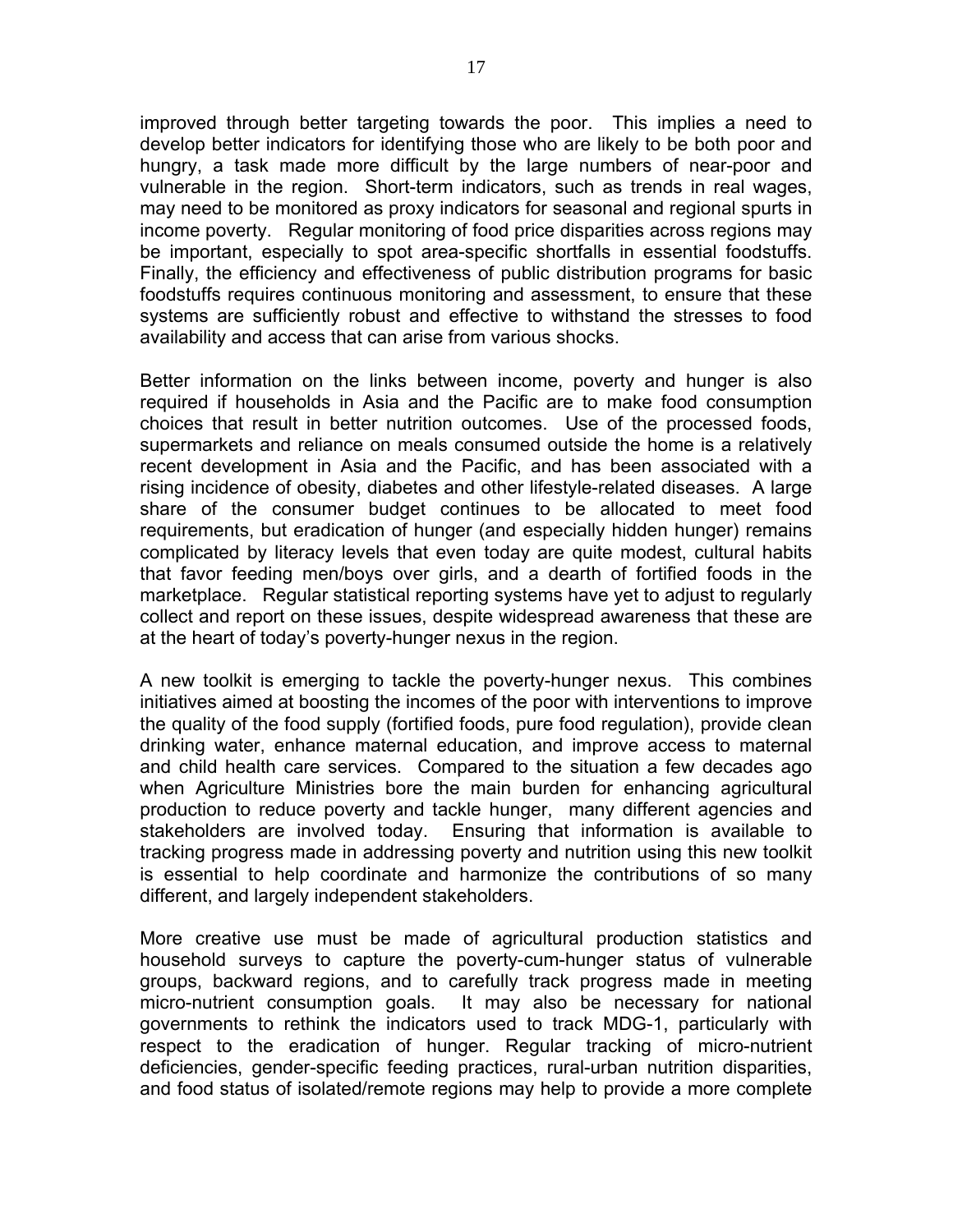understanding of the extent and intensity of hunger amongst the poor in Asia-Pacific.

#### **References**

- Allen, Lindsay and Stuart Gillespie. 2001. *What Works: A Review of the Efficacy and Effectiveness of Nutrition Interventions*. ADB Nutrition and Development Series. Manila.
- Asian Development Bank (ADB). 1999. *Fighting Poverty in Asia and the Pacific: The Poverty Reduction Strategy of the Asian Development Bank*. Manila: ADB.
- ———. 2000a. *Rural Asia: Beyond the Green Revolution: A Study of Rural Asia Overview*. Manila: ADB.
- \_\_\_\_\_ . 2004. *A Review of the ADB Poverty Reduction Strategy*. Manila: ADB.
- \_\_\_\_\_\_. 2004b*. Food Fortification in Asia*. ADB Nutrition and Development Series. Manila.
- Bloom, D E, Craig, P H and Malaney, P.N. 2001. *The Quality of Life in Rural Asia*. A Study of Rural Asia Vol 4. ADB and Oxford University Press.
- Chatterjee, Shiladitya. 1995. *Growth, Structural Change and Optimal Poverty Interventions*. Occasional Papers No. 13, Asian Development Bank, Manila.
- FAO. 2004. *The State of Food Insecurity in the World*. Rome.
- Gillespie, Stuart and Lawrence Haddad. 2001. *Attacking the Double Burden of Malnutrition in Asia and the Pacific*, ADB Nutrition and Development Series. Manila.
- Hasan, Rana and Manoj Panda. 2004. *Poverty in Asia: Measurement, Estimates and Prospects*, ADB, Manila.
- Hunt, Joseph and M.G. Quibria. 1999. *Investing in Child Nutrition in Asia*, ADB Nutrition and Development Series. Manila.
- Mason, John, Joseph Hunt, David Parker, and Urban Jonsson, 2001. *Improving Child Nutrition in Asia*. ADB Nutrition and Development Series Number 3, Manila.
- Millennium Project Task Force on Hunger. 2004. Halving Hunger by 2015: A Framework for Action. Interim Report. Millennium Project, New York.
- UNDP. 2003. *Nepal Human Development Report*, Katmandu, Nepal.
- UNDP and UN ESCAP. 2003. *Promoting the Millennium Development Goals in Asia and the Pacific,* United Nations, New York.
- UNICEF. East Asia and Pacific Office. 2003. Strategy to Reduce Maternal and Child Undernutrition. Bangkok.
- UNICEF and MI. 2004*. Vitamin and Mineral Deficiency: A Global Progress Report*, Geneva and New York.